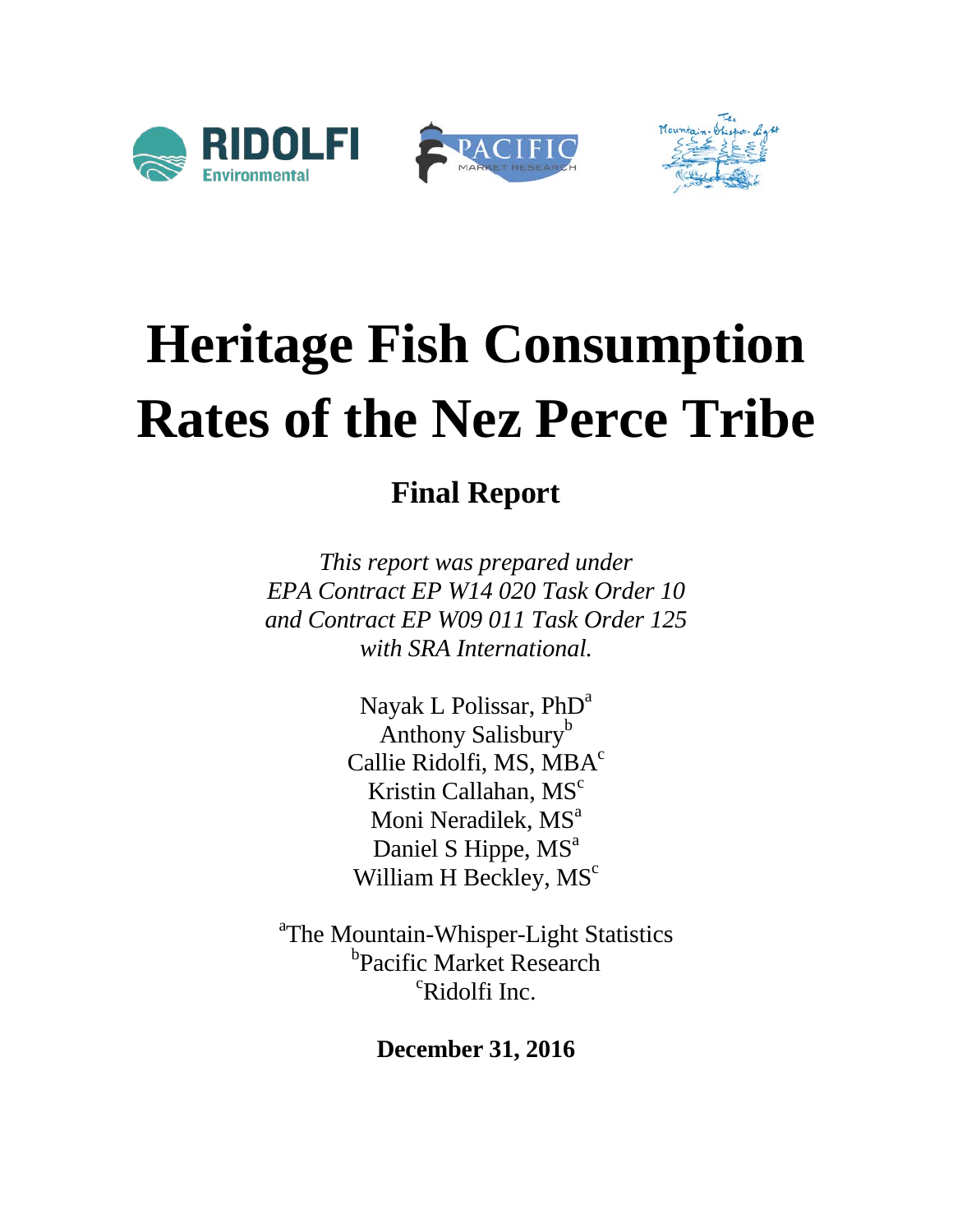## **TABLE OF CONTENTS**

| 1.0 |       |                                                         |  |
|-----|-------|---------------------------------------------------------|--|
|     |       |                                                         |  |
|     |       |                                                         |  |
| 2.0 |       |                                                         |  |
|     |       |                                                         |  |
|     |       |                                                         |  |
|     |       |                                                         |  |
| 3.0 |       |                                                         |  |
|     |       |                                                         |  |
|     |       |                                                         |  |
|     | 3.2.1 |                                                         |  |
|     | 3.2.2 |                                                         |  |
|     | 3.2.3 | Other Assumptions used to Develop Consumption Rates  14 |  |
|     |       |                                                         |  |
|     | 3.3.1 |                                                         |  |
|     | 3.3.2 |                                                         |  |
|     | 3.3.3 |                                                         |  |
|     | 3.3.4 |                                                         |  |
|     | 3.3.5 |                                                         |  |
|     | 3.3.6 |                                                         |  |
|     | 3.3.7 |                                                         |  |
|     |       |                                                         |  |
|     | 3.4.1 |                                                         |  |
|     | 3.4.2 |                                                         |  |
|     | 3.4.3 |                                                         |  |
|     | 3.4.4 |                                                         |  |
|     | 3.4.5 |                                                         |  |
|     | 3.4.6 |                                                         |  |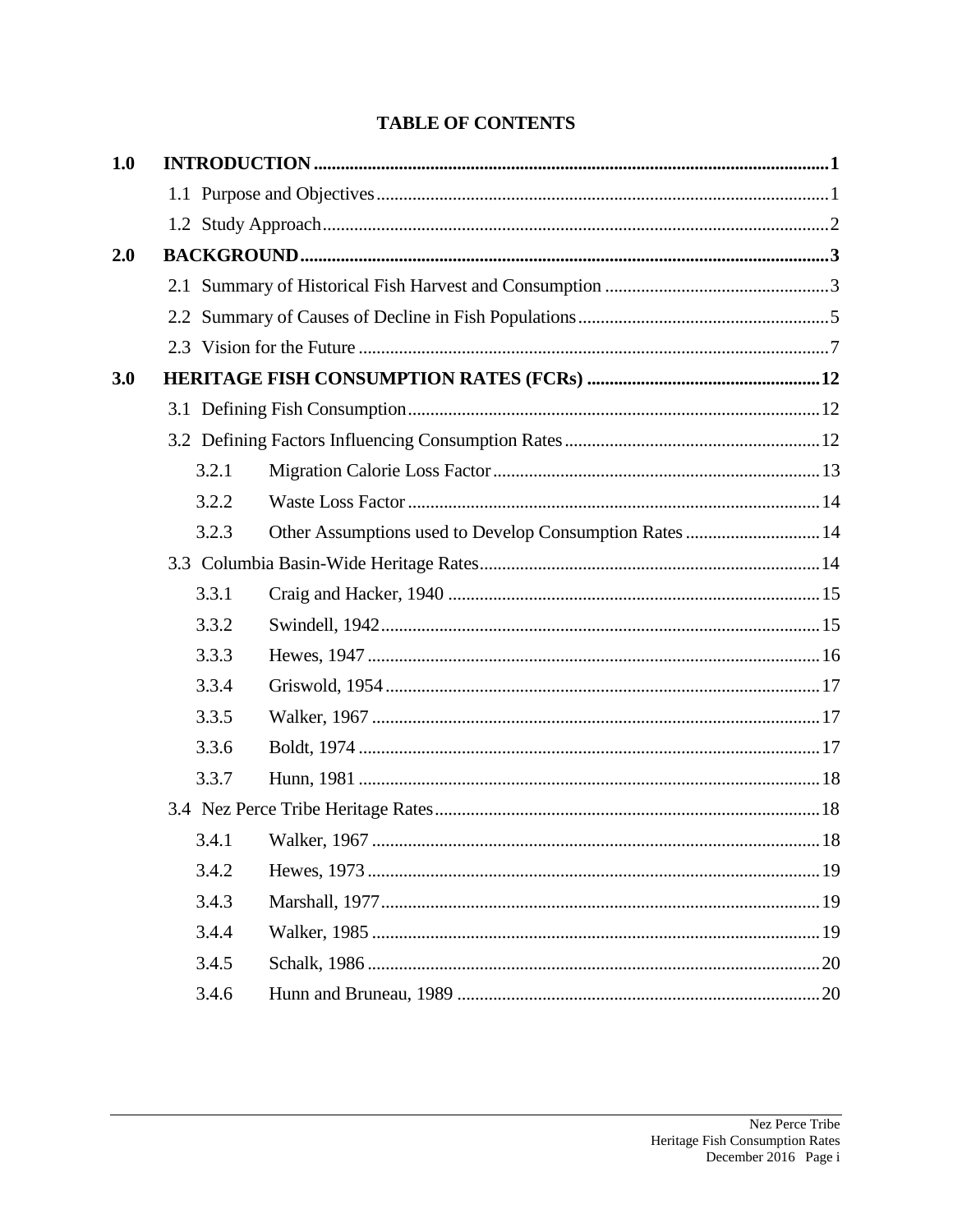| 4.0 |       |  |  |  |  |  |  |
|-----|-------|--|--|--|--|--|--|
|     |       |  |  |  |  |  |  |
|     | 4.1.1 |  |  |  |  |  |  |
|     | 4.1.2 |  |  |  |  |  |  |
|     | 4.1.3 |  |  |  |  |  |  |
|     |       |  |  |  |  |  |  |
|     | 4.2.1 |  |  |  |  |  |  |
|     | 4.2.2 |  |  |  |  |  |  |
| 5.0 |       |  |  |  |  |  |  |
| 6.0 |       |  |  |  |  |  |  |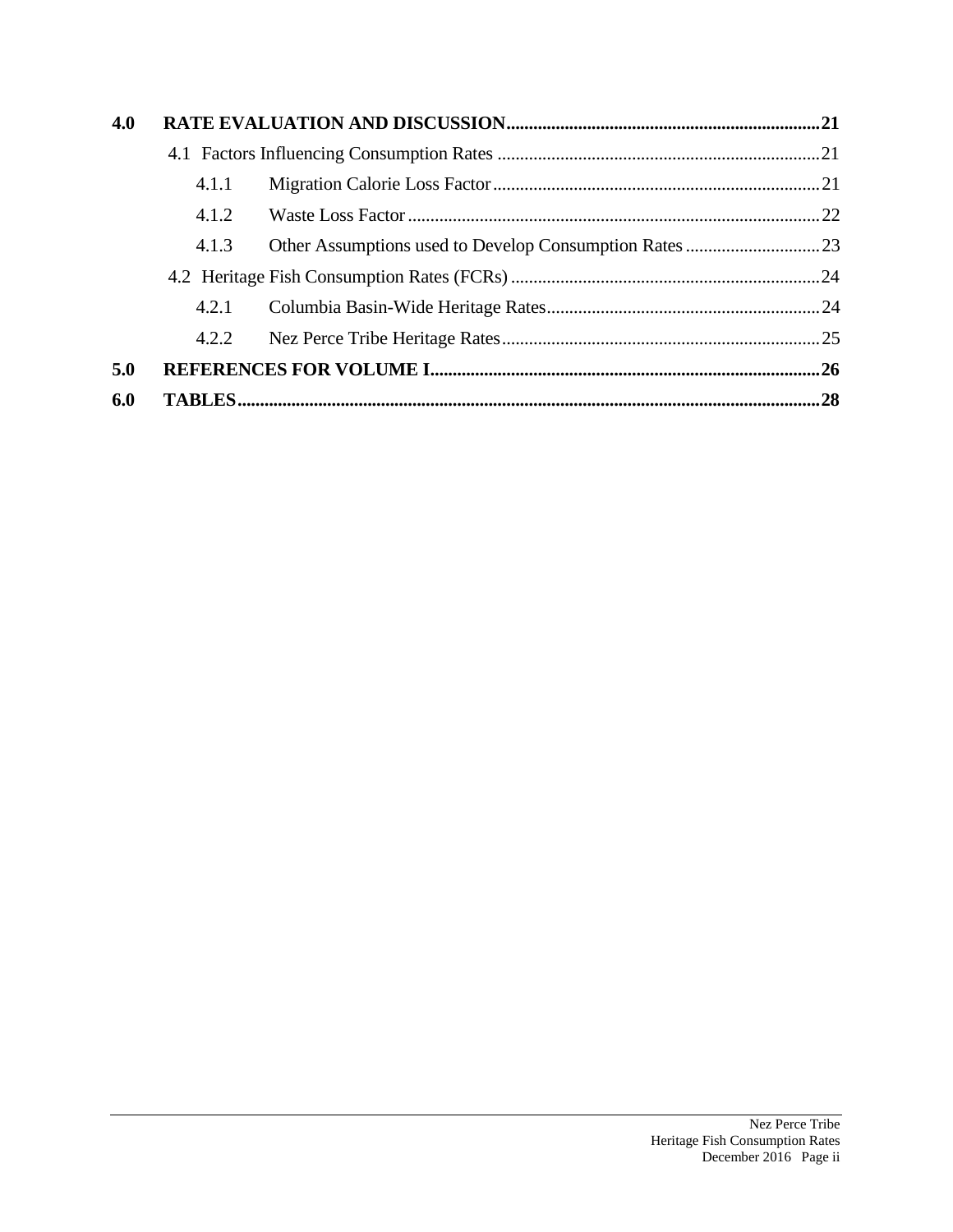#### **LIST OF TABLES**

- Table 1. Average Heritage Fish Consumption Rates for Columbia Basin Tribes
- Table 2. Average Heritage Fish Consumption Rates for the Nez Perce Tribe
- Table 3. Spawning Migration and Calorie Loss (Fraser River)

#### **LIST OF ABBREVIATIONS AND ACRONYMS**

| EPA         | U.S. Environmental Protection Agency |
|-------------|--------------------------------------|
| <b>ESA</b>  | <b>Endangered Species Act</b>        |
| <b>FCR</b>  | <b>Fish Consumption Rate</b>         |
| <b>ICC</b>  | <b>Indian Claims Commission</b>      |
| <b>IDFG</b> | Idaho Department of Fish and Game    |
| <b>NPT</b>  | <b>Nez Perce Tribe</b>               |

## **LIST OF UNITS**

| $\%$  | percent          |
|-------|------------------|
| cal/d | calories per day |
| g/d   | grams per day    |
| kCal  | kilocalories     |
| km    | kilometers       |
| lb/d  | pounds per day   |
| lb/yr | pounds per year  |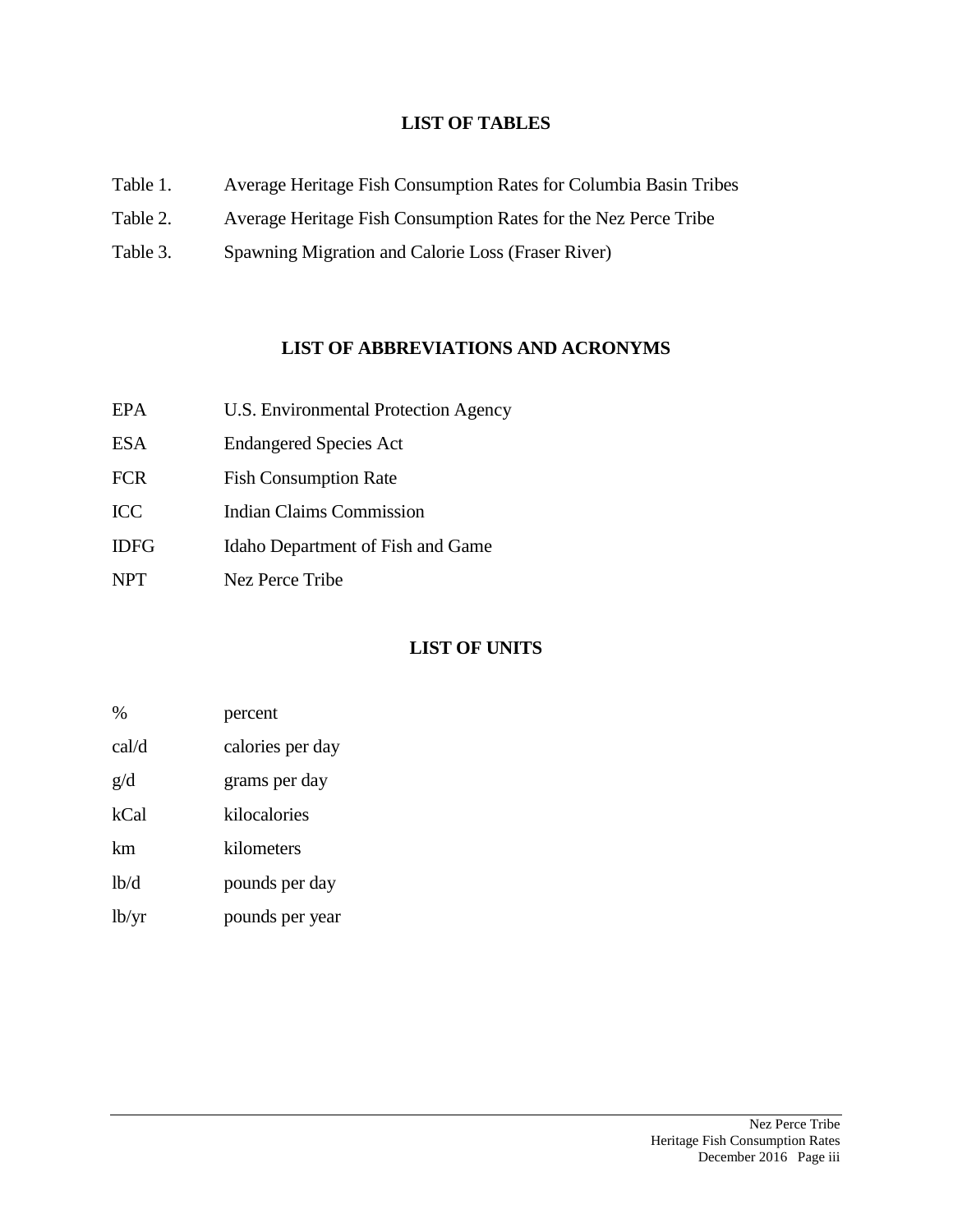## **1.0 INTRODUCTION**

A study of heritage Fish Consumption Rates (FCRs) was conducted for the Nez Perce Tribe. The study was done as part of a larger fish consumption survey of federally recognized Tribes in Idaho, which was initiated by the U.S. Environmental Protection Agency in 2013. This report presents the results of the Nez Perce Tribe's heritage rate research, which was based upon an evaluation of available ethnographic literature on aboriginal fish consumption by Columbia Basin Tribes and other influential studies that have supported previous estimates of heritage rates.

## **1.1 Purpose and Objectives**

Tribal Governments in the State of Idaho are working closely with the U.S. Environmental Protection Agency (EPA) Region 10, the State of Idaho, and other stakeholders to gather data on FCRs. The overarching goal of this process is to obtain information on fish consumption to enable Tribal governments to set water quality standards for tribal waters, and to allow Tribes to meaningfully participate as informed partners in Idaho DEQ's ambient water quality criteria review process that impacts tribal interests. A Tribal heritage rate study was conducted as part of this effort.

Recognizing that current Tribal fish consumption is suppressed due to a number of factors (e.g. decreased fish populations due to physical habitat modifications and adverse effects of chemical contamination, loss of Tribal access to fisheries resources, fears of exposure to contaminants in fish, and changes in fish harvesting by Tribal members associated adaptation to economic and cultural shifts), this study compiled and evaluated available data to determine heritage FCRs for the Nez Perce Tribe (NPT). Knowledge of past rates may help determine how current FCRs might increase in the future if current fisheries resources are improved and fish consumption is restored to past, higher levels. Information about FCRs may be used to support development of water quality standards that protect human health.

Water quality is of great importance to the Nez Perce Tribe, since a substantial portion of their diet is derived from aquatic sources, and water and aquatic resources are of great cultural and spiritual significance. As part of the survey effort, discussions with the Tribe highlighted the issue of suppression of current fish consumption and its causes. Therefore, the survey team agreed to review and evaluate heritage rates available in the literature, which may be more relevant than current suppressed rates to the long-term restoration goals of the Tribe.

The Nez Perce Tribe has treaty reserved fishing rights within the Columbia Basin and Snake River basins. In the Snake River Basin, the Nez Perce Tribe has quite possibly the largest number of tributary salmon and steelhead fisheries which can often occur year- round across the states of Washington, Oregon and Idaho. The NPT has usual and accustomed fishing places throughout 13 million+ acres that have been found to been exclusively used and occupied by the Tribe (including the major portions of the Snake, Tucannon, Imnaha, Grande Ronde, Salmon and Clearwater Rivers and their drainages); the mainstem Columbia River; and other locations in the Columbia/Snake River Basin.

The Nez Perce Tribe's primary objective for the fish consumption survey is to support development of more stringent water quality standards that are protective of tribal members' consumption of fish. The Tribe's culture is and always has been intimately tied to fish, which is a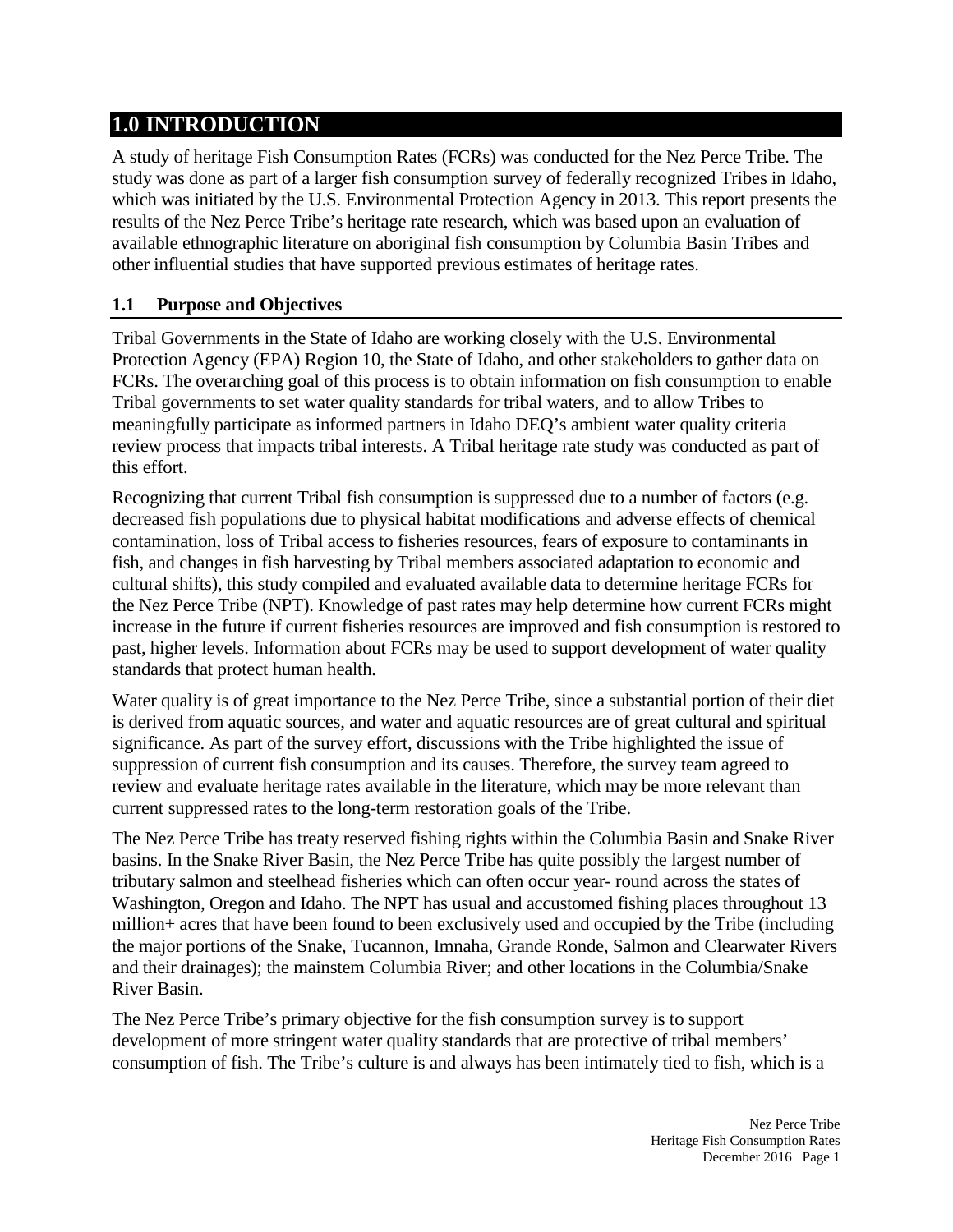staple of their diet and an integral part of their society; poor water quality impedes fish survival and can affect both the quantity and availability of fish that can be harvested and safely consumed by tribal members. The NPT has a vision of restoring fish species native to the Nez Perce Treaty Territory. To accomplish this vision, the Tribe has engaged in managing the resident and anadromous fish species in the streams, lakes, and watersheds within their management authority in an effort to rebuild habitat and restore opportunities for fish harvest. Their goal is that fish will be found in all available habitats and will provide fishing opportunities for present and future generations. Increased fisheries resources will support higher fish consumption.

## **1.2 Study Approach**

The approach for estimating heritage rates was based on a comprehensive review and evaluation of literature that is relevant to heritage rates, including historical accounts and modern studies of heritage consumption. For Tribes that harvest fish from the Columbia Basin, there is a significant volume of literature to form the basis for a range of quantitative estimates of fish consumption. Information includes ethnographic studies, personal interviews, historical harvest records, archaeological and ecological information, and nutritional and dietary information. The quantitative assessment includes compilation and analysis of historic and heritage information across the region of the Columbia Basin.

The survey team compiled and evaluated available information regarding heritage consumption rates relevant to the Nez Perce Tribe. The development of estimates of heritage rates presented here includes a discussion of the available information, including methodologies used to develop the fish consumption estimates and factors affecting the uncertainty associated with the estimates. Based on available information, a quantitative range of heritage FCRs is presented for the Tribe.

Certain key geographic features referred to in the following discussion are mapped in Figure 1.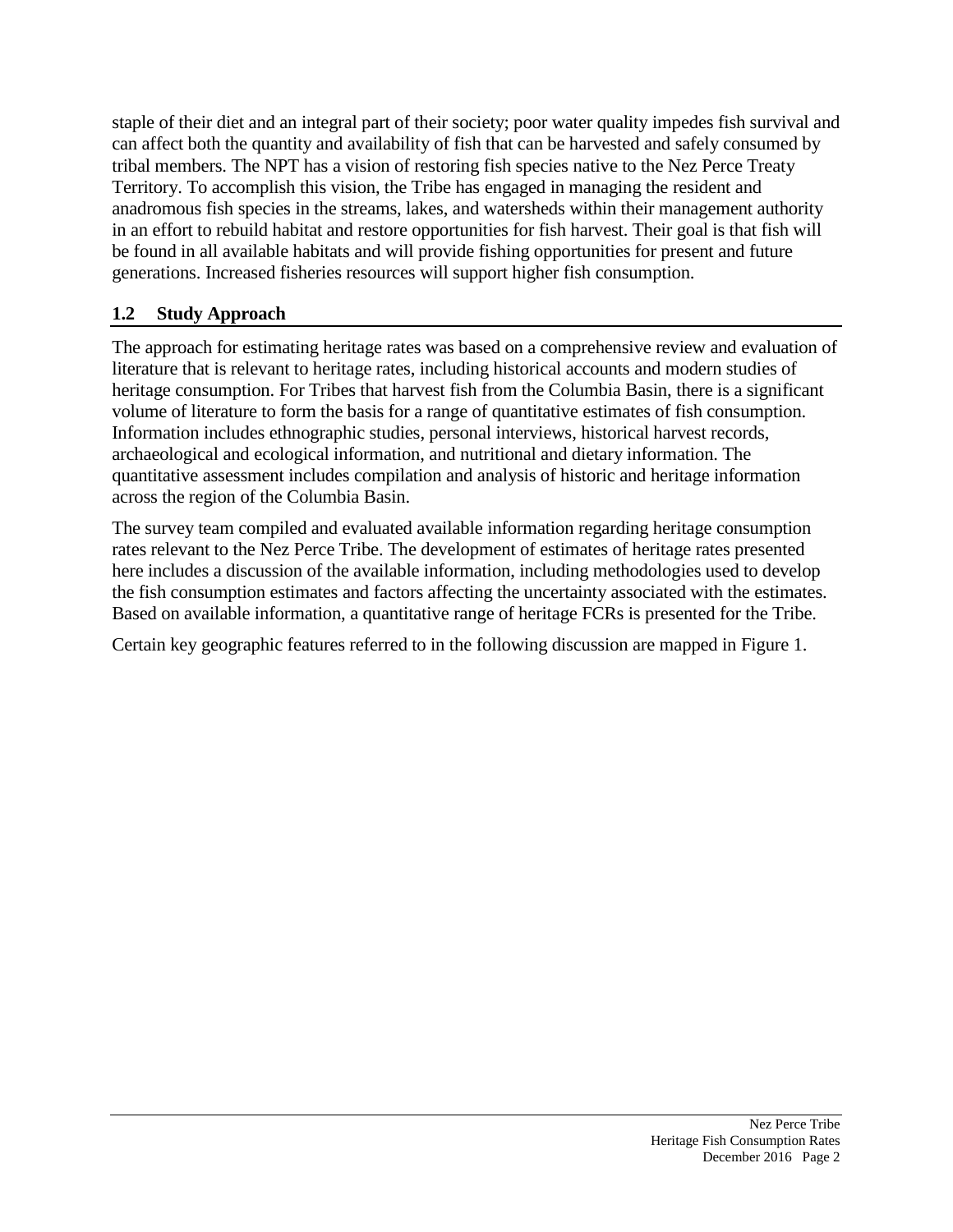## **2.0 BACKGROUND**

The Nez Perce Tribe has relied extensively on fish resources and fishing activities throughout time. A summary of the fish harvest and extensive use and consumption of fish historically, as well as the causes of decline in fish availability over time, is provided for context.

## **2.1 Summary of Historical Fish Harvest and Consumption**

The Nez Perce are a large Northwest tribe with a culture tied closely to fish. Since time immemorial, the Tribe occupied a territory covering more than 13 million acres that included what is today north central Idaho, southeastern Washington, and northeastern Oregon. The Nez Perce subsistence cycle involved traveling year to year on the same well-traveled routes through the canyons of the Snake, Tucannon, Clearwater, Grande Ronde, Imnaha and Salmon Rivers, primarily to follow the salmon runs. In addition to those rivers and their tributaries, the Nez Perce historically took part in the fishing and trading that occurred between several of the region's tribes at Celilo Falls on the Columbia River, among other locations of the Columbia Basin.

The Tribe has always fished. Their economy and culture evolved around Northwest fish runs. Their persistence can be attributed in large part to the abundance of fish, which has served as a primary food source, trade item and cultural resource for thousands of years. Settlement by others in the last 150 years has disrupted people of the Tribe and the natural resources (NPT, 2005). The degree to which the Tribe is culturally coupled to fish was recognized in treaties signed between the Tribe and the United States Government. The same treaties that confined the Tribe to a fraction of their former territory also guaranteed their access to fishery resources. Article III of the Treaty of 1855 guarantees to the Tribe:

*"The exclusive right of taking fish in all the streams running through or bordering said reservation … as also the right of taking fish at all usual and accustomed places in common with citizens of the Territory." Treaty with the Nez Perces, 12 Stat. 957 (1859).*

The 1855 Treaty Council at Walla Walla and the Treaty negotiations reflect the Tribe's inherent tribal sovereignty and its "aboriginal title" to land. At the Treaty Council, the United States sought to clear title to lands; the Nez Perce sought to reserve and maintain a homeland ("Reservation") and reserve its aboriginal rights and way of life. The Nez Perce would not have signed this treaty without first receiving assurances that these rights, including the right to fish, would be protected into the future. Additional treaties between the two sovereigns have been made, but the reserved fishing right has remained unchanged since 1855.

In its 1855 Treaty, the Nez Perce reserved a significant portion of their aboriginal land (about 8 million acres). And, this Nez Perce homeland contained, as the United States recognized, many of the best fisheries:

*Gov. Stevens said: "Here (showing a draft on a large scale) is a map of the Reservation. There is the Snake River. There is the Clear Water river. Here is the Salmon river. Here is the Grande Ronde river. There is the Palouse river. There is the El-pow-wow-wee. This is a large Reservation. The best fisheries on the Snake River are on it…".*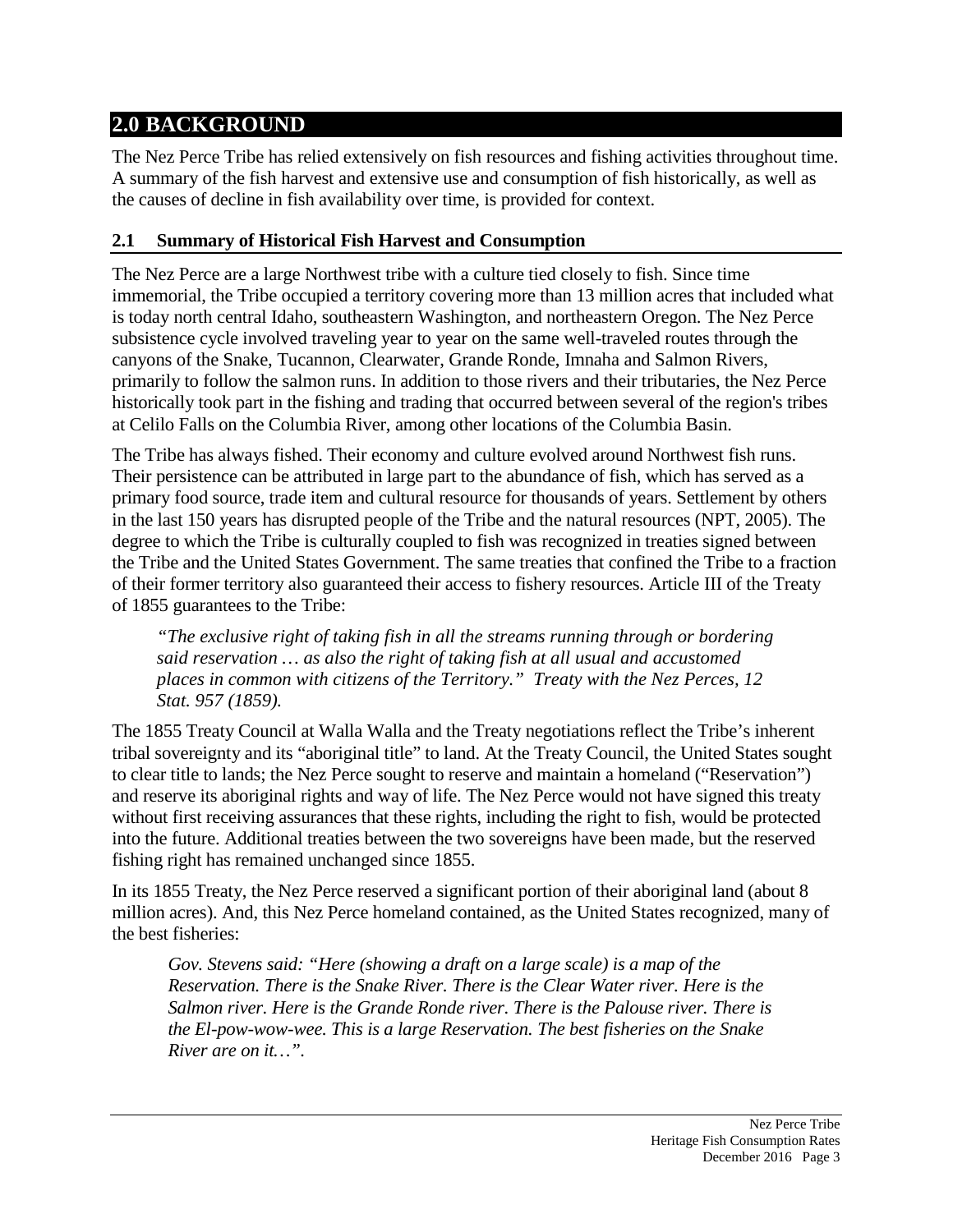Moreover, in addition to this homeland, Nez Perce leaders insisted on reserving off-reservation hunting, fishing, gathering, and pasturing rights. The minutes of the treaty negotiations reflect Governor Stevens' repeated assurances, on behalf of the United States, that the treaty would reserve these off-reservation rights to the Nez Perce Tribe:

*You will be allowed to pasture your animals on land not claimed or occupied by settlers, white men. You will be allowed to go on the roads, to take your things to market, your horses and cattle. You will be allowed to go to the usual and accustomed fishing places and fish in common with the whites, and to get roots and berries and to kill game on land not occupied by the whites; all this outside the Reservation:"*

*Gov. Stevens said: "I will ask of Looking Glass whether he has been told of our council. Looking Glass knows that in this reservation settlers cannot go, that he can graze his cattle outside of the reservation on lands not claimed by settlers, that he can catch fish at any of the fishing stations, that he can kill game and can go to Buffalo when he pleases, that he can get roots and berries on any of the lands not occupied by settlers…".*

Fish, as a staple of the Nez Perce diet, have always been an integral part of the Nez Perce society. Principal to the Nez Perce diet were the anadromous fish species that inhabit the rivers of the inland northwest. This is corroborated by other existing information such as those from federal court proceedings.

For example, in its 1967 decision concerning the Nez Perce Tribe, the Indian Claims Commission (ICC) made comprehensive findings based on detailed anthropological evidence from both the United States and the Nez Perce Tribe, of the Tribe's area of "exclusive use and occupancy" and "aboriginal ownership." The ICC determined that the Nez Perce had "exclusive use" and occupancy of 13,204,000 acres of land and "that salmon fishing was one of the major sources of subsistence since the main rivers through the area, which include the Snake, the Clearwater, the Salmon, and their branches, were well supplied with this fish in aboriginal times." It also concluded that their seasonal "cycle consists of specific times of the year for fishing for salmon, digging camas and other roots, hunting the game"; this "economic cycle can generally be summarized as ten months salmon fishing and two months berry picking, with hunting most of the year." $\cdot$ 

During the time that the treaty was negotiated, the salmon resource reserved by the Nez Perce came from "…river systems that were biologically functional and fully productive…" (Meyer Resources, 1999). The decline of salmon productivity since the mid-1800s to present, does not alter, change, or abrogate the Nez Perce treaty right to take fish. This right to take fish represents an inherent right that the Nez Perce have held since time immemorial. The fishing right is as important to the Nez Perce today as it was before contact with non-Indians.

 $\overline{a}$ 

<span id="page-7-0"></span><sup>&</sup>lt;sup>1</sup> The ICC was created by Congress in 1946 to hear claims by Indian tribes for, among other things, compensation for the taking of aboriginal lands by the United States without fair payment. Compensable aboriginal title was required to be based on "actual and exclusive use and occupancy 'for a long time' prior to the cession, transfer, or loss of the property." It provided historical information regarding Nez Perce village sites, uses of natural resources, and range and extent of natural resource use.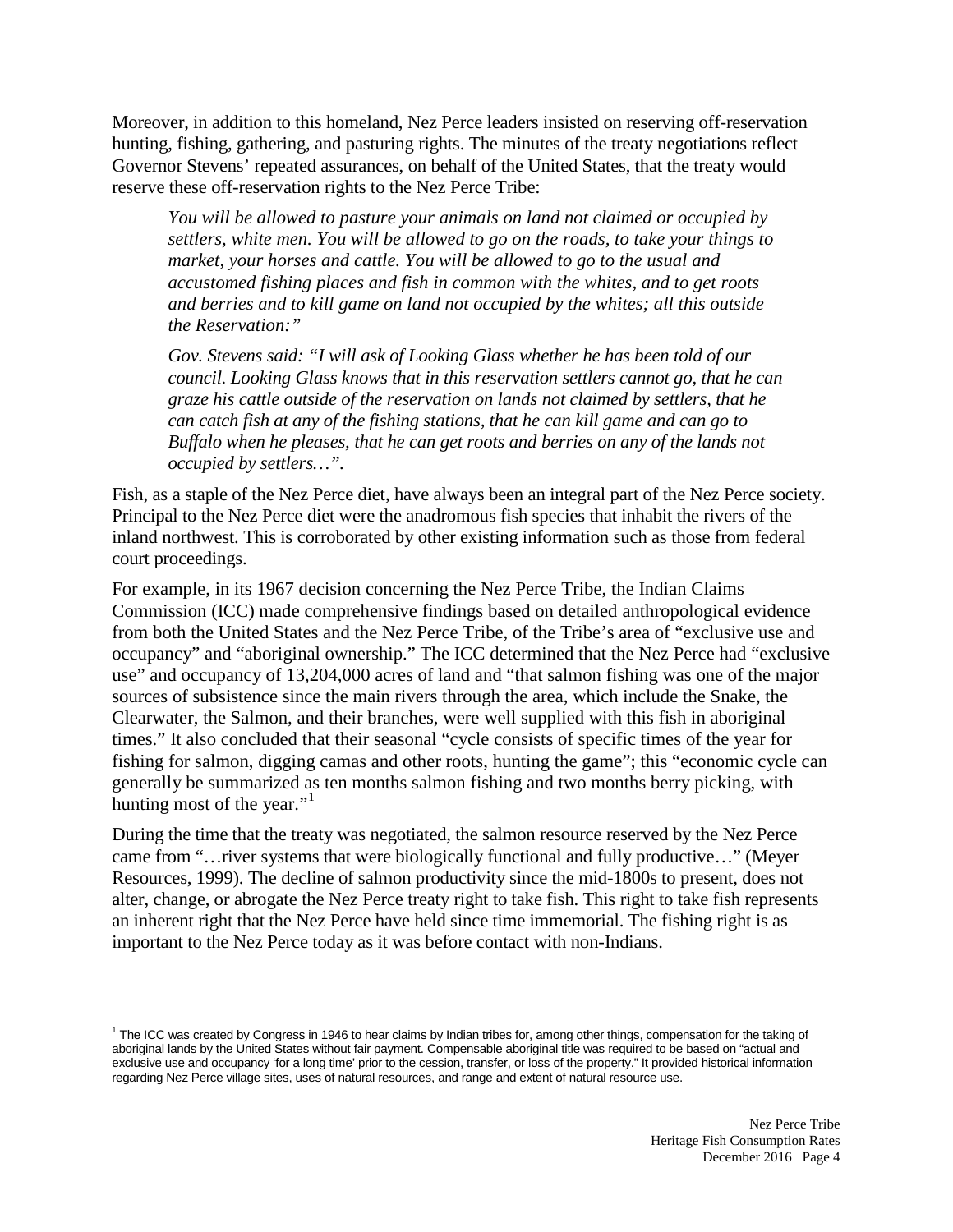The Nez Perce governed where fishing occurred, how many fish were to be harvested, who could participate, how to use the resource, and ways to honor and perpetuate the resource. They developed ways to harvest large amounts of fish. These were documented as proven methods to catch the substantial numbers of salmon and steelhead (as well as other species of fish). The complex, elaborate, and efficient Nez Perce fishing techniques described below document the extent of their reliance on this valuable resource and the importance of fish to its society and cultural identity.

Whenever possible, the Nez Perce historically and contemporarily have regularly fished for the following species: Chinook, Coho, and Sockeye varieties of salmon; Dolly Varden, Cutthroat, Brook, Lake, and Rainbow varieties of trout; several species of suckers, white fish, sturgeon, squawfish (Northern pikeminnow), lampreys, and some shellfish (freshwater clams). In order to harvest these fish species, the Nez Perce developed a number of fishing techniques and methods: weirs and traps; dipping platforms (either natural or man-made); fish walls and dams; canoes; spears; hook and line; gaffs; and variety of nets (dipnets, set nets, and throw nets).

The expansive territory of the Nez Perce people was rich in rivers and streams abundant in fish life. Bands fished from the Snake, Salmon, Clearwater, Imnaha, Grand Ronde, Selway, Tucannon, Rapid River and many other rivers within and outside its homeland and territory. As with other tribes, the Nez Perce did not limit their fishing to salmon. Research has been conducted by a number of people in an effort to determine how many fish were historically harvested by the Nez Perce. There are a number of methods to estimate amount of fish harvested and consumed by the Nez Perce (commonly expressed in numbers of fish harvested and annual per capita consumption).

In addition to salmon and steelhead, the Tribe has traditionally harvested Snake River white sturgeon for subsistence purposes. Tribal elders confirm the historical presence of white sturgeon throughout the Snake River, mainstem Salmon River, the Clearwater River from its mouth to above Orofino, Idaho, as well as seasonal migrations into the Grande Ronde River (Elmer Crow, Nez Perce Tribe Department of Fisheries Resources Management, Personal Communication, 2014). In addition to being an important food source, white sturgeon served many purposes in the culture of the Tribe. White sturgeon blood was used to make glue; the hides were used for bow cases and quivers, and for water proofing footwear. However, subsistence fishing has been severely limited as a result of low white sturgeon numbers between Hells Canyon and Lower Granite dams (NPT, 2005).

The traditional way of life for the Nez Perce (e.g. gathering, harvesting, ceremonies, and traditions) depends on continuance of the circle of life for all native species (plants and animals). To the Nez Perce, the rights reserved under the Treaty of 1855 must be protected such that the enjoyment of these rights resembles that envisioned by the treaty signers and Nez Perce leaders.

#### **2.2 Summary of Causes of Decline in Fish Populations**

Nez Perce tribal elders believe that one of the greatest tragedies of this century is the loss of traditional fishing sites and Chinook salmon runs on the Columbia River and its tributaries. They believe the circle of life has been broken and ask us to consider what the consequences of breaking that circle may mean for future generations. In many ways the loss of the salmon mirrors the plight of the Nez Perce people. The elders remind us that the fates of humans and salmon are linked (Landeen and Pinkham, 1999). This dependence on fish to meet dietary, spiritual, and basic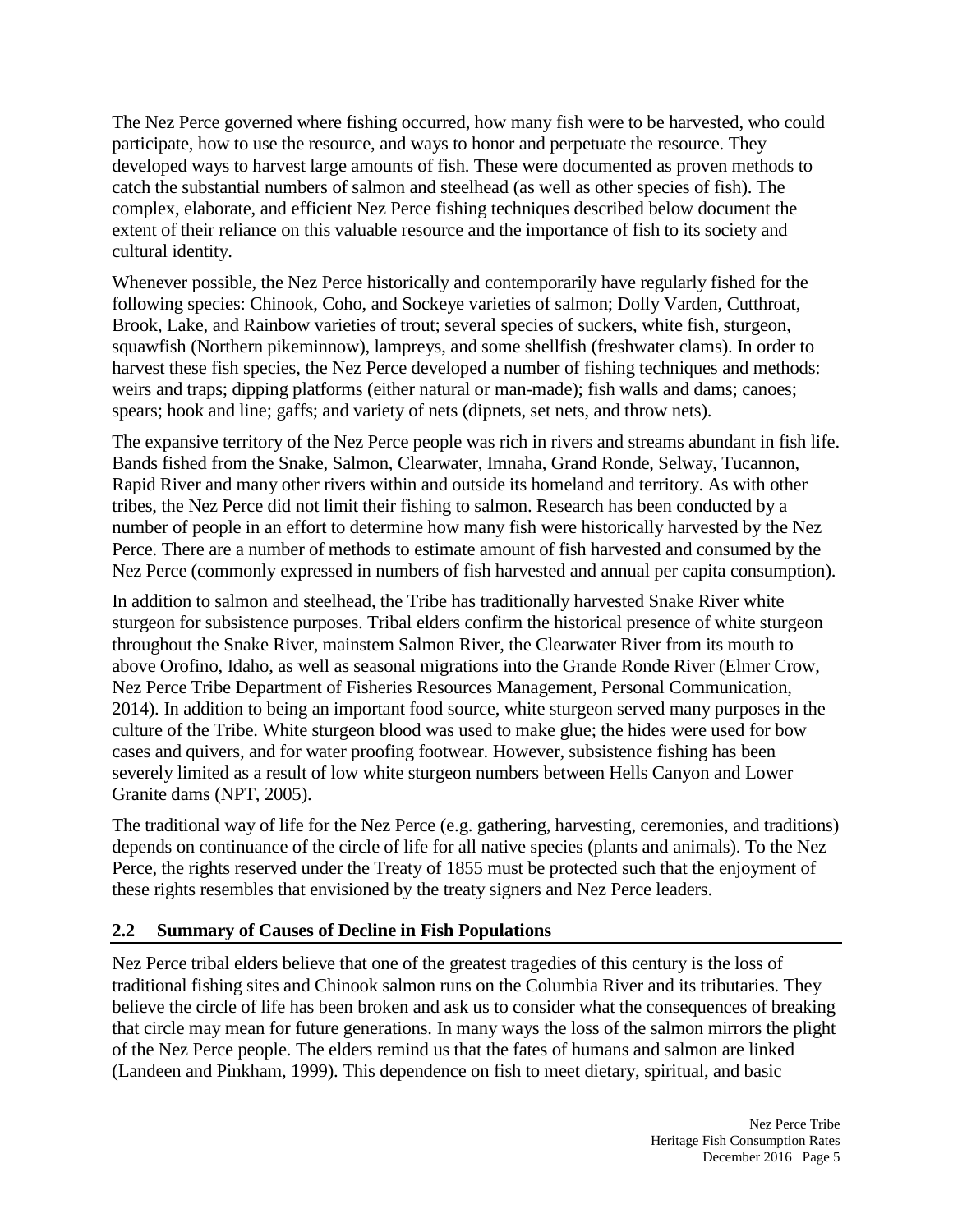subsistence needs is still a prevailing necessity of Nez Perce life. To this day, the right to a "fair share" of the salmon harvest by the Nez Perce Tribe does not occur because of the impacts to these fish by non-Indian activities and development in the Columbia and Snake basins.

The Nez Perce lived in the heart of salmon country – along the Salmon, Snake, Grande Ronde, Imnaha, Clearwater and Tucannon rivers; which historically were major salmon and steelhead producers. The Nez Perce have lived through and experienced the extirpation of entire populations of fish by blocking and altering of thousands of miles of rivers and streams as result of dams. The Hells Canyon, Oxbow, and Brownlee dams on the Snake River, Wallowa Lake Dam on the Wallowa River, Dworshak Dam on the North Fork Clearwater, the eight major dams on the Columbia and Snake rivers, and the many other smaller projects, have individually and collectively impacted fish, and thus the Nez Perce ability to fish for them.

The environment and water that support fish has been altered due to human development and enterprise over the past century and a half. This human progress has come at a cost to the fish species and "salmon people." Current productivity of salmon- producing streams is much lower than it was historically. Many of the fish species either face extinction or are in seriously depressed conditions. As a result, tribal harvest in the present day is only a very small fraction of what the Nez Perce harvested in the mid- 1800s. Although hard to quantify, it is probable that until recently harvest has been less than 1% of historic harvest levels prior to 1855.

Causes contributing to salmon and steelhead decline encompass a variety of human activities and anthropogenic and natural phenomena. These include the following: commercial, recreational, and subsistence fishing; freshwater and estuarine habitat alteration due to urbanizing, farming, logging, and ranching; dams built and operated for electricity generation and flood control; water withdrawals for agricultural, municipal, or commercial needs; stream and river channel alterations; hatchery production; predation by marine mammals, birds, and other fish species; competition with other fish species; diseases and parasites; and reduction in annual nutrient distribution from spawned-out salmon to the local ecosystem. These activities continue to affect fish.

Salmon and steelhead runs in the Snake Basin are not as abundant or productive as they were historically. Snake River Chinook salmon (spring, summer, and fall runs), sockeye, and steelhead are listed under the Endangered Species Act (ESA). Coho and Chinook salmon were extirpated in the Clearwater River subbasin in the 1990s, and steelhead were at very depressed levels.

Snake River spring/summer Chinook salmon were historically found spawning in the Snake River tributaries of the Clearwater, Salmon, Weiser, Payette, and Boise Rivers. A review of run size for Snake River of spring/summer Chinook salmon is provided by Matthews and Waples (1991). Their summary of research on run size reports historic runs in the Snake River probably exceeded one million fish annually in the late 1800s. By the mid–1900s, the abundance of adult spring and summer Chinook salmon had greatly declined to near 100,000 adults per year in the 1950s. Since the 1960s, counts of spring and summer Chinook salmon adults have declined considerably at the lower Snake River dams (IDFG, 2013).

The construction of hydroelectric dams on the main stem Snake and Columbia Rivers blocked access to nearly half of the historic spawning habitat and reduced survival of juveniles and adults migrating to and from the ocean. Additional effects from hydroelectric dams and water storage projects have resulted in altered hydrographs and water temperature regimes affecting run timing of juveniles and adults. Diversions in spawning and rearing streams have caused direct mortality,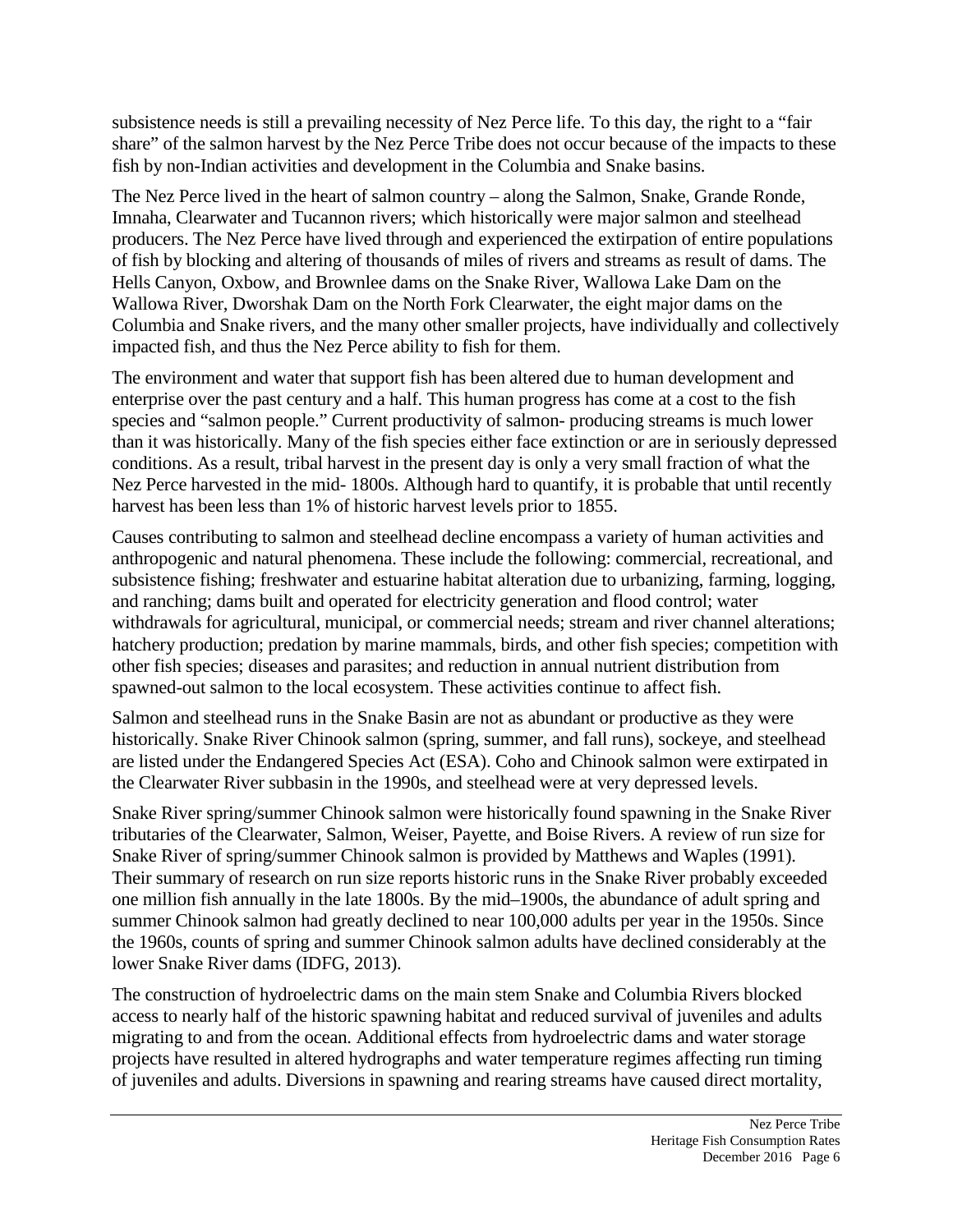loss of habitat and migration barriers. Land management activities have resulted in degraded habitat with the loss of riparian cover, sedimentation and artificial barriers to passage. The addition of hatchery programs to mitigate for lost habitat and survival of fish have introduced genetic concerns about effects to wild stocks. Declining water quality from increasing development in and along river and tributary streams can affect fish populations. Introductions of non–native fish in some waters can increase predation and competition with juvenile fish (IDFG, 2013).

Salmon runs in the Clearwater River Subbasin were virtually eliminated by the construction of hydroelectric dams (Matthews and Waples, 1991). In 1910, the Harpster Dam, constructed on the lower South Fork Clearwater River, prevented all fishes from returning upstream of Harpster, ID, and eliminated access to over 95% of the watershed and its high quality spawning grounds (Schoning, 1940). In 1927, the Washington Water Power Diversion Dam constructed just above the mouth of the Clearwater River eliminated all upriver salmon runs (Parkhurst, 1950; USFWS, 1962). A crude fish ladder was built on the lower Clearwater River dam, which allowed steelhead passage during higher flow periods, but proved almost impassible during lower flows when salmon arrived (Parkhurst, 1950). The ladder was not modified for a period of 12 to 14 years; eliminating all late returning fish, like coho and fall Chinook salmon (all as cited in Everett, et al, 2006).

The cumulative loss of anadromous fish to the Nez Perce Tribe as a result of these two dams was substantial (Cramer, et al., 1993). The Harpster Dam was removed in 1963 and the lower Clearwater River dam was removed in 1972, making available most of the salmon production areas in the drainage. However in 1971, Dworshak Dam was built just upstream of the mouth of the North Fork Clearwater River. Dworshak Dam lacks fish passage, resulting in the permanent loss of productive salmonid spawning aggregates and high quality habitat. The lower Clearwater River temperature regime continues to be altered by Dworshak Dam, resulting in warmer water in the winter and cooler water in the summer (Arnsberg, et al., 1992, Arnsberg and Statler, 1995; all as cited in Everett et al., 2006).

Currently, a majority of the fisheries that occur in the Snake River basin are supported by hatchery programs. All of the anadromous fish hatcheries in the Snake River basin are mitigation hatcheries for the development of hydroelectric dams. All of the returns from these hatcheries pass through or return to the Nez Perce Tribe's usual and accustomed fishing places.

#### **2.3 Vision for the Future**

The Nez Perce Tribe has a vision of restoring all fish species native to the Nez Perce Treaty Territory. To that end, the Tribe has engaged in management of all fish species- both resident and anadromous - for all streams, lakes and watersheds within their management authority. The Tribe is involved in these efforts to protect implementation of treaty rights, to restore species and conditions consistent with the treaty, and to protect the long-term productivity of their natural resources.

Today, maintaining a healthy 13-plus million acre watershed and improving survival of salmon and steelhead under the auspices of the 1855 Treaty, rests with the Tribe's Department of Fisheries Resources Management program and policy direction from the Nez Perce Tribal Executive Committee (NPTEC), the governing body of the Nez Perce Tribe. Native fish within the Nez Perce Country depend on healthy habitats, healthy watersheds, and healthy ecosystems. Sound fisheries and habitat management actions will be implemented to improve survival, production, recovery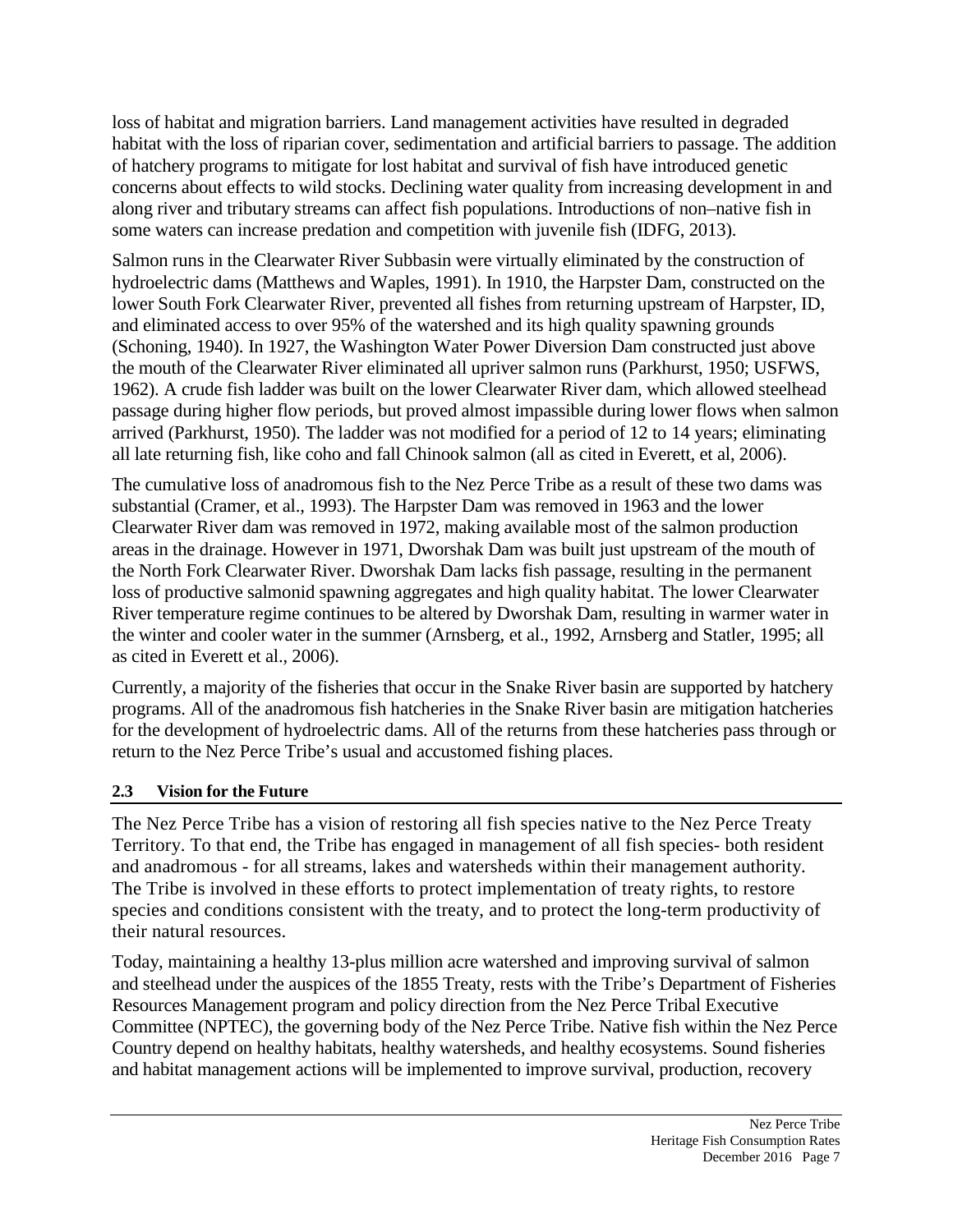and restoration of all populations of native anadromous and resident fish species and their habitats throughout the Nez Perce Tribe's usual and accustomed fishing places. It is the Tribe's desire that all species and populations of anadromous and resident fish and their habitats will be healthy and harvestable throughout the Nez Perce Tribe's usual and accustomed fishing places.

As described in the Department's Strategic Management Plan (NPT, 2013), Tribal member use of and access to all treaty rights and resources guaranteed under the Treaty of 1855 guide's the department's restoration program and actions:

- All native anadromous fish and resident fish have had long-standing cultural significance to the Nimiipúu, including: subsistence value, ceremonial and spiritual value, medicinal value, economic or commercial value, and intrinsic value.
- Native fish populations thrive best under natural or normative conditions to which they are best adapted.
- Natural ecosystems have been and will continue to be increasingly stressed and altered by human activities and population levels.
- When historic natural conditions are not achievable, altered ecosystems should function adequately enough to maintain harvest opportunities.
- The entire life cycle of a species must be successfully carried out (from egg through adulthood) for that species or population to persist.
- Failure to serve a species' needs, at any life history stage, can lead to extirpation of populations.
- Federal governmental agencies have treaty trust responsibilities; their actions must recognize the treaties as federal commitments and their actions must be taken in support of a tribe's ability to exercise rights guaranteed in the treaties.

The following goals seek to secure the integrity of populations and habitat features essential to anadromous and resident fish:

- Achieve and maintain fish abundance in tributary-specific areas at levels sufficient to support: 1) population persistence, 2) harvest, and 3) ecological processes.
- Achieve and maintain diverse and productive ecosystems with species composition and productivity consistent with historic conditions.
- Achieve and maintain adult spawner distribution consistent with historically utilized tributaries (includes within and across tributary spatial scales).
- Achieve and maintain fish population genetic diversity at levels adequate for population persistence and consistent with historic conditions.
- Ridge top to ridge top watershed protection and restoration for rearing and spawning habitats and protection of water quality.
- Supplementation approach "putting fish in the rivers" with hatchery tool.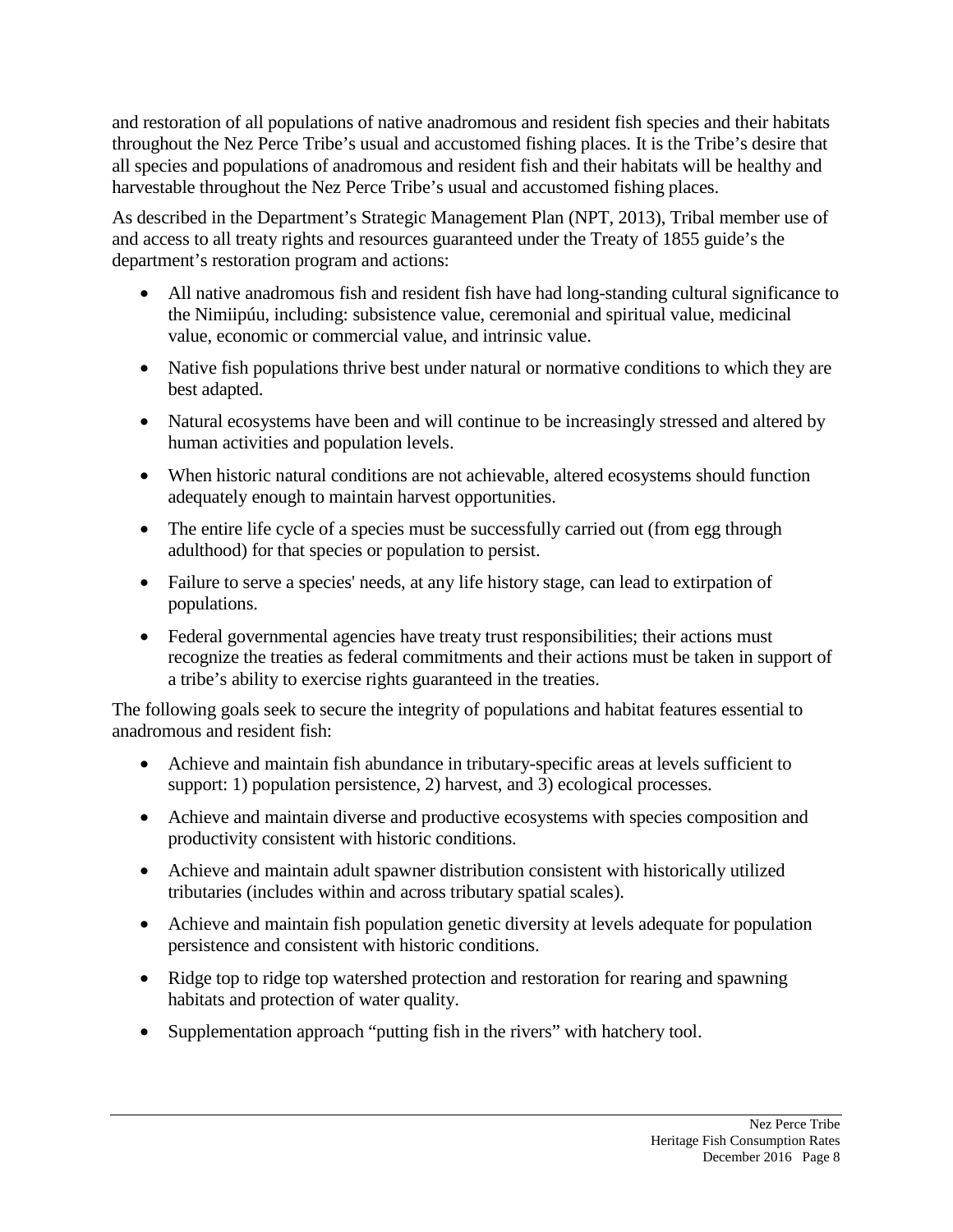- Protection and providing flows, water quality and passage for upstream and downstream migrants.
- Participate in Pacific Salmon Treaty and US v Oregon for ocean and in-river harvest management.
- Allow an abundance of spawners to protect the resource for future generations.
- Monitor our activities and the runs to determine how things are faring.
- Harvest opportunities currently available will be protected and enhanced.

The Nez Perce Tribe continues to protect and enhance abundance of fish through natural production and artificial production in the form of hatcheries. Hatcheries for salmon and steelhead in the Columbia Basin were developed as a necessary mitigation tool to compensate for the fishery losses that resulted from the impacts of increased human settlement that began soon after ratification of the Treaty of 1855.

Accordingly, hatcheries represent a promise to those who have always depended on the salmon for culture, sustenance, and livelihood to replace the fish that are and were diminished as a result of human development of salmon habitats. In the Snake River Basin, all but one of the hatcheries (Kooskia), were built specifically to mitigate for the impacts of the development and operation of hydroelectric dams (Dworshak, Brownlee, Hells Canyon, Oxbow, Lower Granite, Little Goose, Lower Monumental, Ice Harbor, McNary, John Day, The Dalles, and Bonneville dams). These hatchery programs play a very important role in meeting congressionally mandated mitigation obligations and treaty trust responsibility to protect and maintain tribal treaty reserved fisheries.

The Department has been a leader in implementing supplementation programs and hatchery reform. Tribal goals for supplementation programs are: increased abundance (both total and natural origin) and spatial structure; maintenance of culturally and economically important tribal salmon fisheries; contribution to non-Indian fisheries; and restored ecosystem processes and health.

The Fisheries program has over 150 employees and operates on a budget derived from more than 50 contracts. There are 7 divisions within the program: Administration, Conservation Enforcement, Harvest, Production, Research, Resident Fish and Watershed. The Fisheries program works throughout the ceded lands and has offices in Powell, Red River, Grangeville, Orofino, McCall, Sweetwater, Lapwai and Joseph, OR. Tribal staff coordinate and interact with State, Federal and Tribal agencies and committees and private entities in assessing and implementing fish recovery and restoration plans and actions.

The Department has engaged in a significant body of work throughout its U&A areas – implementing more restoration actions within the Snake River basin than perhaps any other single entity or agency. The aquatic habitat is subject to a diverse array of natural and anthropogenic influences and impacts and given the synergistic effect of watershed health on aquatic habitat quality, the Department employs a "ridge-top to ridge-top" approach to restoration.

The Department adopted abundance-based reference points (thresholds) for certain anadromous fish to assist in development of long-term management strategies and to guide the implementation of short-term management actions to achieve both broad and population-specific salmon rebuilding goals. Adult salmon abundance (or escapement) objectives are our primary measure for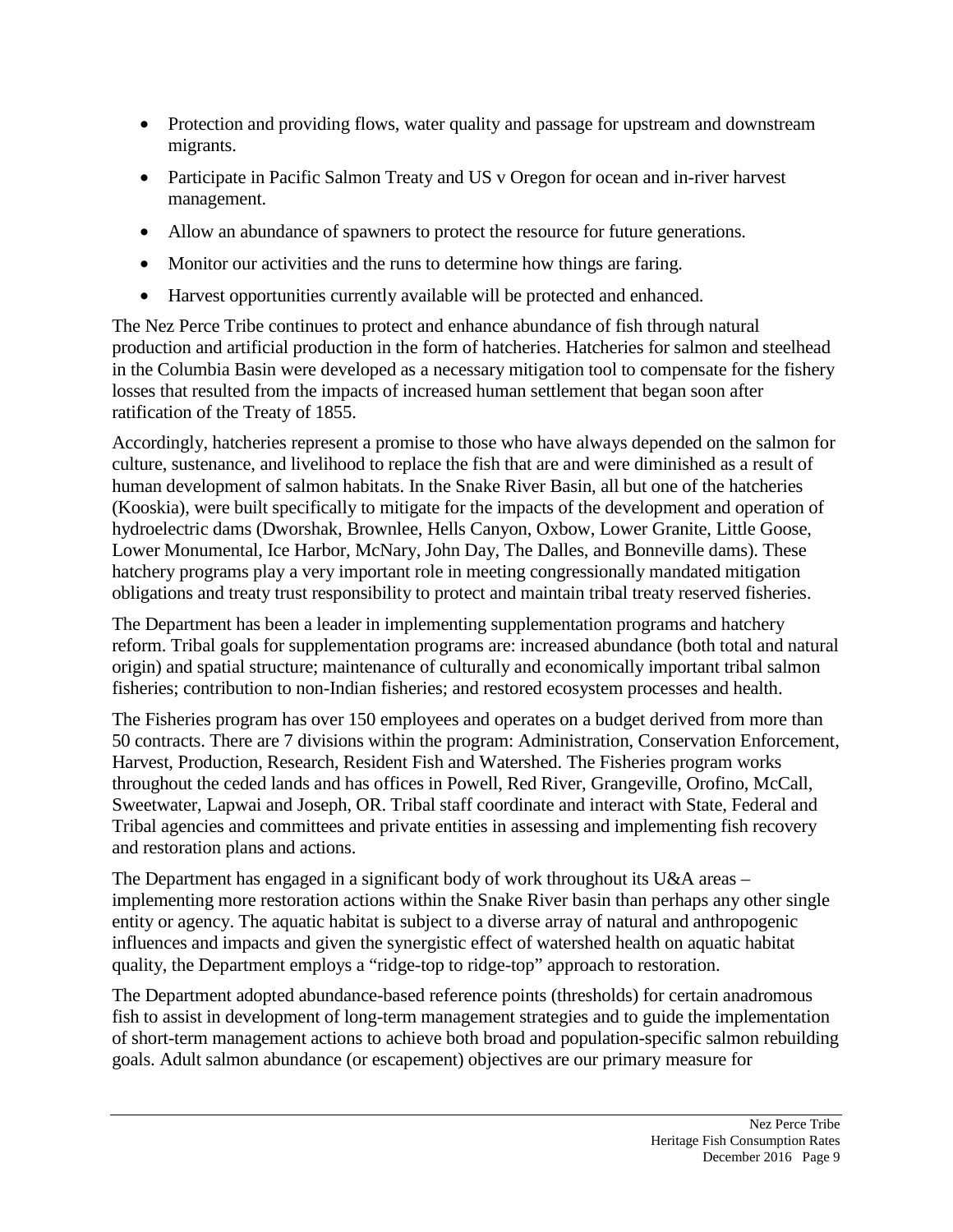quantifying goals and are generally defined as the number of adults and jacks in each population that return to their river of origin.

These identified abundance thresholds serve as useful decision criteria that trigger specific actions (e.g. harvest rates or initiation and other management actions). Populations at very depressed to critically low levels require "more aggressive actions and demand a more rapid population response than populations fluctuating at higher, less risky levels of abundance." Reference abundances or population designations specified in this section include the designated escapement objective, and the ecological escapement objective for four focal species, spring/summer Chinook, steelhead, and fall Chinook (see Table below). The following are descriptions for each threshold type.

- Viable abundance thresholds are considered the size at which a population maintains essential genetic diversity, and at which there is negligible risk of long-term extinction given contemporary levels of environmental variability. They are the minimum abundance for a healthy population.
- Sustainable Escapement Objectives describe the numbers of returning adults that would annually sustain substantial spawning as well as harvest for tribal and non-tribal fisheries. It is assumed that escapement sizes reflecting these values would also encompass healthy tribal and non-tribal fisheries downriver.
- Ecological Escapement Objectives refer to the escapement level at which sustainable spawning abundance is maximized within a population, the full utilization of available spawning and rearing habitat is promoted, and the ecosystem-level processes (e.g., nutrient redistribution) for multiple species are fostered. Historical salmon and steelhead escapement to the Columbia and Snake river basins was 8-16 million and 500,000 - 2 million, respectively (NPPC, 1986; CBFWA, 1990; Chapman, 1986; Fulton, 1968). According to tribal knowledge, escapement at those historic levels to tributary-specific areas resulted in "fish so thick you could walk across their backs."

The following table depicts the aggregated abundance thresholds for certain fish species.

| <b>Species</b>           | # Major<br>Population<br>Group | #<br>Population(s) | Viable<br>Abundance | <b>Sustainable</b><br><b>Harvest Goal</b> | Ecological<br>Escapement<br>Goal |
|--------------------------|--------------------------------|--------------------|---------------------|-------------------------------------------|----------------------------------|
| Spring/Summer<br>Chinook |                                | 41                 | 31,500              | 215,900                                   | 669,000                          |
| <b>Fall Chinook</b>      |                                |                    | 3,000               | 39,110                                    | 120,000                          |
| Steelhead                | O                              | 25                 | 25,500              | 330,200                                   | 602,000                          |

#### **Table 2-1. Abundance Thresholds for Certain Snake River Anadromous Fish**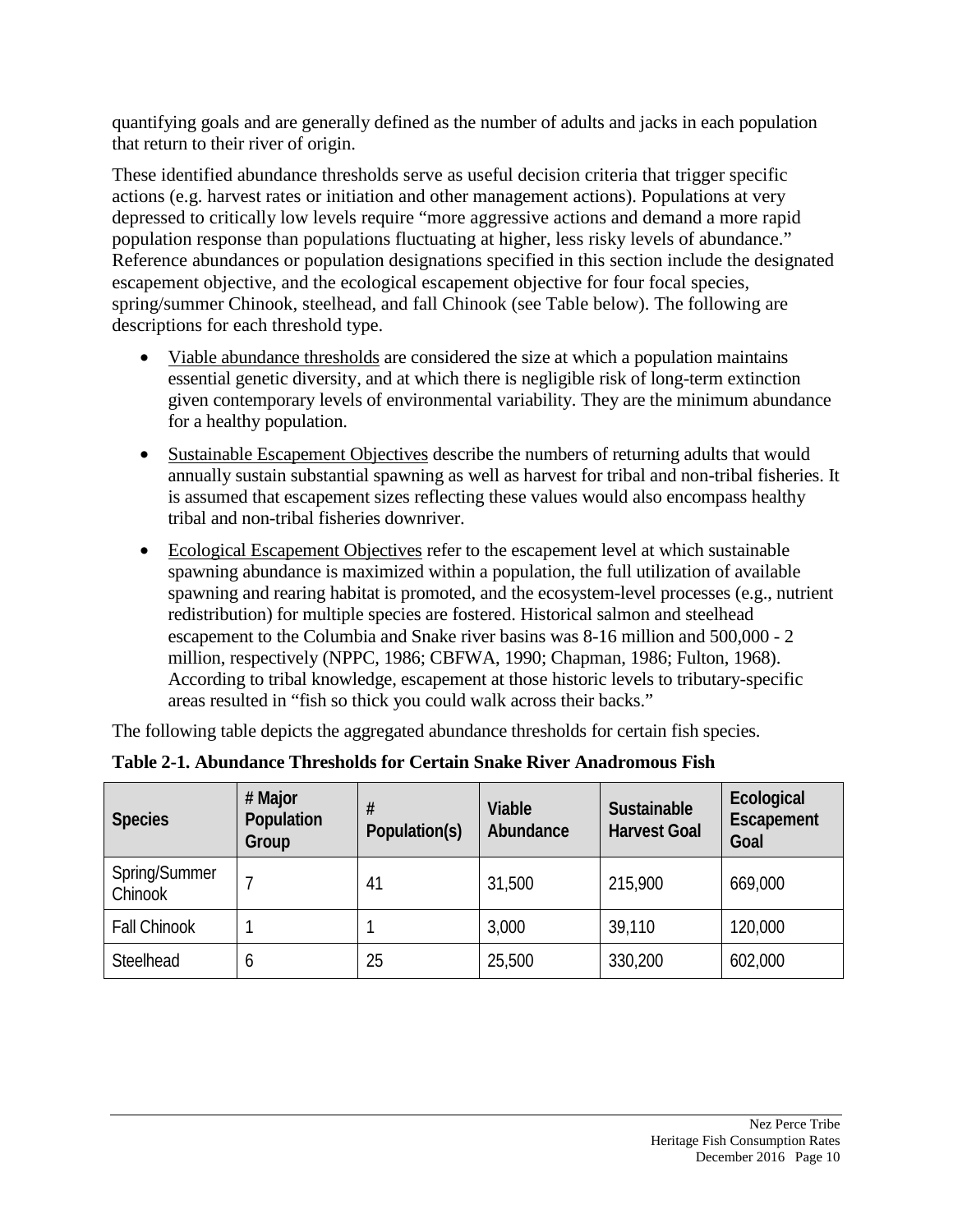The Nez Perce Tribe intends to increase and expand the level of harvest or fishing areas for salmon and steelhead at all Nez Perce usual and accustomed places, including those in the Snake Basin, in a way that balances conservation needs of the fish with the right to take fish. This can be achieved through a biologically-sound harvest management philosophy and harvest rate schedules keyed to the status and trends in abundance and productivity of fish resources. Generally, abundance-based tribal harvest strategies can be designed to account for annual variation in total fish run size and run composition. This is illustrated in the Figure below.



**Figure 2-1. Abundance-Based Tribal Harvest Goals**

As returns increase, the Nez Perce Tribe expects to increase the relative magnitude of tribal harvest and fishing effort and fish consumption.

When restoration efforts result in sustainable returns, the Tribe anticipates that Tribal harvest will increase and fish consumption rates will rise when fish populations attain "sustainable abundance" and "ecological abundance" levels of adult escapement. Ultimately, the goal is to achieve a harvest consistent with pre-Treaty harvest levels. Simply put, the Tribe's goal is to rebuild the Snake River fishery to healthy, self-sustaining levels that will in turn support sustainable treaty fisheries.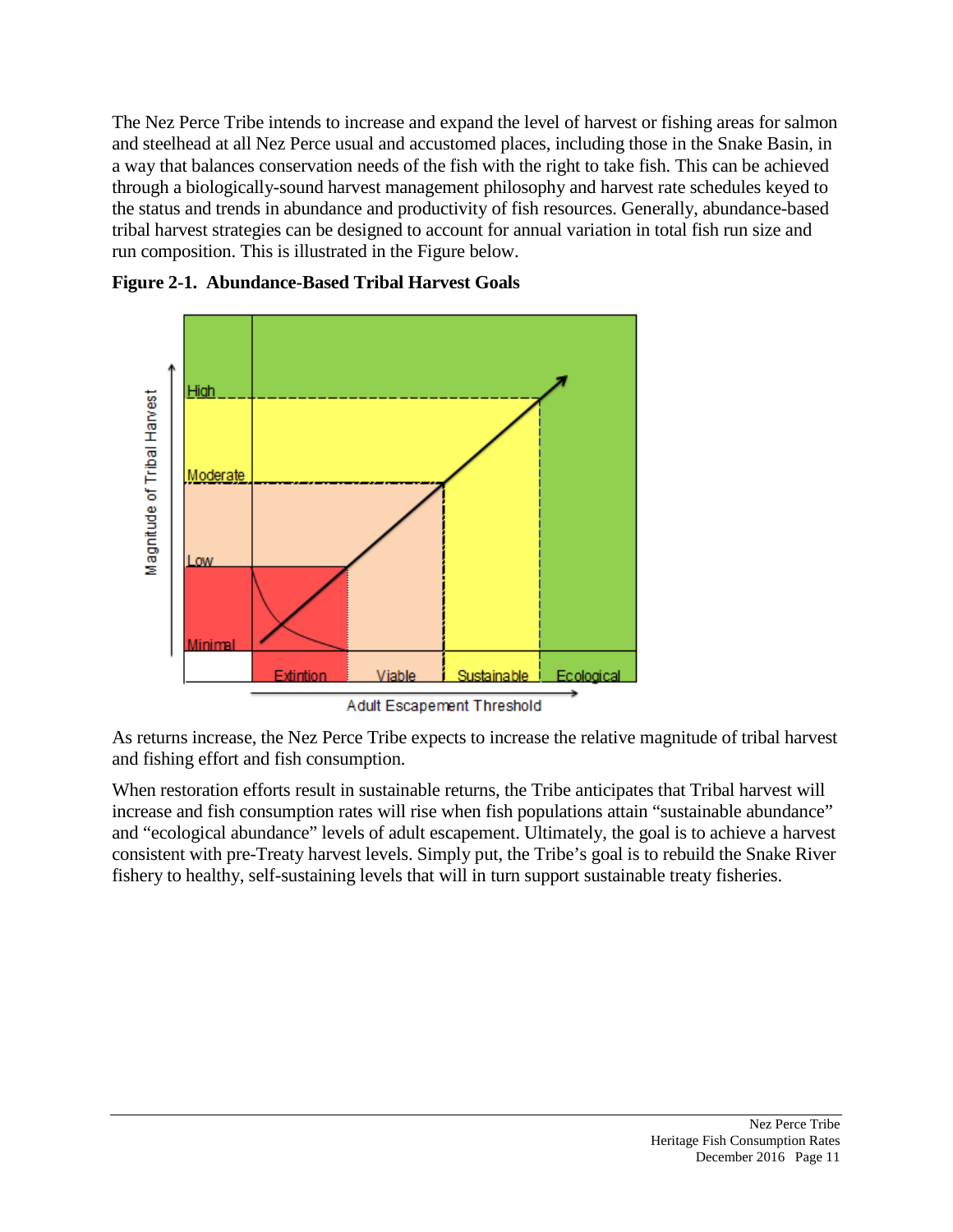## **3.0 HERITAGE FISH CONSUMPTION RATES (FCRs)**

A summary of the primary source literature reviewed for this heritage rate study is provided here, including a definition of "fish consumption," as used differently by various authors, and certain factors and other assumptions that have been used to adjust and/or calculate consumption rates. Also presented below are the average aboriginal per capita FCRs estimated for the Columbia Basin Tribes (summarized in Table 1) and rates for the Nez Perce Tribe specifically (summarized in Table 2).

## **3.1 Defining Fish Consumption**

The focus of this effort is to compile, summarize, and evaluate estimates of Tribal fish consumption during the period when Tribes had full access to their traditional fisheries, which we refer to here as "heritage rates." This effort is intended to provide Tribes with information that may be useful in establishing water quality criteria for the protection of human health. The information supporting heritage rates is on a per capita basis that can be used to estimate average FCRs, however this information is not suitable for development of FCR distributions or percentiles of fish consumption.

As evident in review of the documentary record, the definition of fish consumption as fish *ingestion* is not necessarily shared by the various researchers who have attempted to estimate aboriginal FCRs for various Tribal groups. Several researchers include all uses of fish in what they describe as a "total consumption rate." For example, one researcher (Schalk, 1986), suggested that a previously calculated consumption estimate was too low because it "only considers human dietary demands." Another (Griswold, 1954) stated that "[t]he tribes here required salmon for fuel as well as for food. Consequently, it may be inferred that their per capita consumption was considerably greater than that of the tribes [downstream] below." Still another, (Walker, 1967) discussed "exceptional areas of unusually high consumption, up to 1000 lbs. per capita, per year" which are "caused not only by the high calorie demands typical of colder climates, but also by the use of fish for dog food or for fuel."

Estimates by various researchers, therefore, may include as part of a total FCR that portion of the overall fish harvest that was used for trade, for fuel, for animal feed, or may include the inedible portion of fish not actually ingested. To the extent that it is discussed in the literature, this report attempts to describe the assumptions involved in estimating a consumption rate, and, where possible and appropriate, identify that portion that was actually ingested.

## **3.2 Defining Factors Influencing Consumption Rates**

Many sources of information providing estimates of heritage FCRs for Tribal groups in the Columbia Basin tend to refer to or build upon previous work, in some cases revising or adjusting rates from previous reports based on new knowledge, new data, or new approaches for interpreting consumption information. Some authors have attempted to revise earlier estimates of fish consumption, particularly those estimates based on caloric intake, to account for the caloric losses that occur as a result of salmon spawning migration ("migration calorie loss factor") and to account for the fact that not all of an individual fish is consumed ("waste loss factor"). Each of these factors and their effect on consumption estimates, as well as other variables that influence the calculation of consumption rates, are discussed below.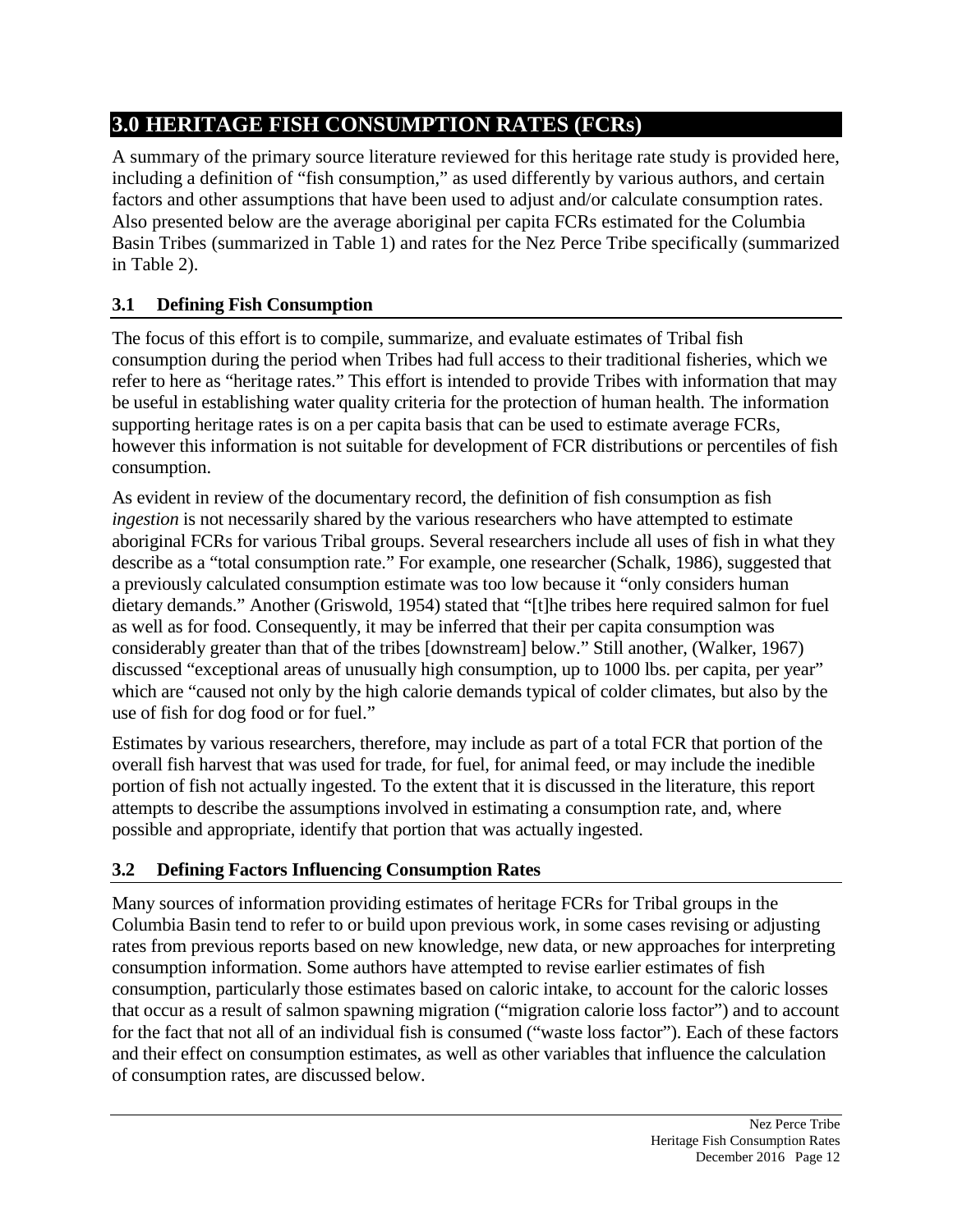#### **3.2.1 Migration Calorie Loss Factor**

Eugene Hunn (1981) appears to be the first author to suggest modifying the calorie-based fish consumption estimates originally developed by Gordon Hewes (1947, 1973). While Hunn considered Hewes' estimates of salmon consumption to be "the most comprehensive attempted to date for the region" he contends that "his interpretation of the nutritional factors is misleading." Specifically, Hewes's caloric calculations did not account for the calories that salmon lose during spawning migration (since migrating salmon no longer feed once they re-enter freshwater).

Citing a study by Idler and Clemens (1959), who determined that sockeye salmon lose 75% of their caloric potential during spawning migration in the Fraser River watershed, Hunn proposed the following approach, as transferred to the Columbia River watershed: the "migration calorie loss factor" is computed as a ratio of (a) the distance in river-kilometers (km) from the mouth of the Columbia River to the approximate middle of each group's territory, to (b) the entire length of the Columbia River (1,936 km). This ratio was then multiplied by the average value for calorie loss during salmon migration, 75% (0.75), and the product was subtracted from one. For example, a salmon harvested halfway to the headwaters of the Columbia River is assumed to have lost half of 75%, or 37.5% (0.375) of its beginning caloric potential, and, therefore, would retain 62.5% of its beginning caloric potential  $(1 - 0.375 = 0.625)$ , which is considered the migration calorie loss factor. Based in part on this adjustment, Hunn suggested that Hewes likely overestimated the calories provided by salmon, and therefore salmon's contribution to the overall diet, and that "vegetable resources" likely played a larger dietary role than assumed by other authors. In fact, he concluded that the food collecting societies of the southern half of the Columbia-Fraser Plateau "obtained in the neighborhood of 70% of their food energy needs from plant foods harvested by women."

Other authors (e.g., Scholz et al., 1985; Schalk, 1986) have taken a different approach and assumed that Hewes was correct about the proportion of the diet supplied by salmon (on average 50%, or about 1,000 calories), but by not accounting for migration calorie loss, Hewes likely underestimated salmon consumption rates, particularly for upriver Tribes (as Schalk, 1986, stated, "some adjustment should have been made for distance traveled upstream"). To account for this, Schalk divided the consumption estimates developed by Hewes by a specific migration calorie loss factor determined for each Tribal group, following the approach described above.

Again using the example of a salmon harvested halfway to the headwaters of the Columbia River, Hewes's estimate for average per capita consumption for the Columbia Basin tribes of 365 pounds per year would be revised in the following manner: assuming a salmon has lost 37.5% of its initial caloric potential during spawning migration, 62.5% of its caloric potential would remain (the migration calorie loss factor). Dividing 365 pounds per year by 62.5% (0.625) gives a revised estimate of 584 pounds per year – a 60% increase. In other words, a person harvesting salmon halfway up the Columbia River would need to consume 584 pounds of salmon to get the same amount of calories as someone consuming 365 pounds of salmon harvested at the mouth of the Columbia. As Schalk (1986) noted, "the total annual per capita estimate for fish consumed rises significantly when a migration calorie loss factor is included."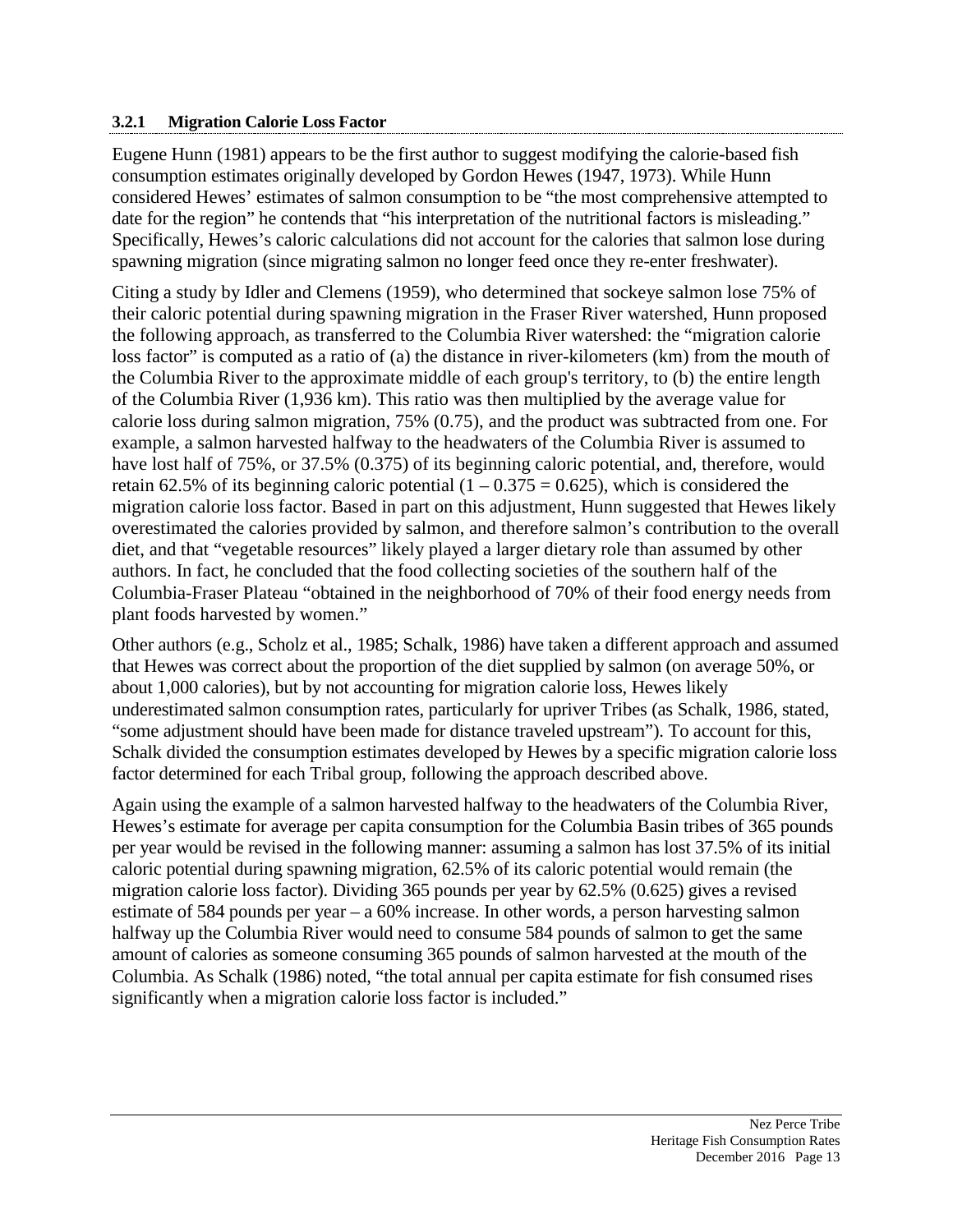#### **3.2.2 Waste Loss Factor**

In addition to considering calorie loss from migration, Hunn (1981) also appears to be the first author to suggest modifying the calorie-based fish consumption estimates originally developed by Hewes (1947, 1973) based upon the fact that some portion of a fish is not edible. Hunn (1981) stated that Hewes "does not allow for the fact that the edible fraction of whole salmon is generally considered to be approximately 80% of the total weight." Since many authors providing estimates of historical Tribal fish consumption did so for the purpose of estimating historical harvest rates, this factor (if accurate) was likely an important consideration. For example, if only 80% of each salmon harvested is edible (i.e., 20% is "waste"), then a person consuming 100 pounds of salmon per year would need to harvest 125 pounds of salmon to support that consumption rate.

Schalk (1986) incorporated this "waste loss factor" into his estimates of annual salmonid catch in the Columbia Basin by revising Hewes's consumption estimates for various Tribes and Tribal groups. Schalk stated that "the revised estimate involves dividing the per capita consumption estimate by a waste loss factor of 0.8 to get the gross weight of fish utilized. This figure is also derived from Hunn's (1981) suggestion that 80% of the total weight of a salmon is edible." While it appears that the main objective in using this factor is in estimating total catch ("the gross weight of fish utilized"), the terms "total catch" and "total consumption" are sometimes used interchangeably. Some subsequent authors have incorporated this waste loss factor into their estimates of actual fish *ingestion* when estimating aboriginal FCRs.

#### **3.2.3 Other Assumptions used to Develop Consumption Rates**

In addition to the rate adjustment factors discussed above, there are a number of other assumptions that various authors have made to develop consumption rate estimates, including the following (discussed in more detail in Section 4.1.3).

- Fish ingestion versus harvest and other uses (i.e., definition of "consumption")
- Percent of diet (calories) provided by fish (versus other food items)
- Salmon (anadromous) and/or resident fish consumption
- Historical Tribal population estimates
- Number of fishing sites, fishing methods, and fishing efficiency

#### **3.3 Columbia Basin-Wide Heritage Rates**

Below is a summary of the primary source information reviewed on aboriginal FCRs of Columbia Basin Tribes. Relevant information is presented from each of the following publications, including fish consumption estimates and associated assumptions (and summarized in Table 1).

- Craig and Hacker, 1940
- Swindell, 1942
- Hewes, 1947
- Griswold, 1954
- Walker, 1967
- Boldt, 1974
- Hunn, 1981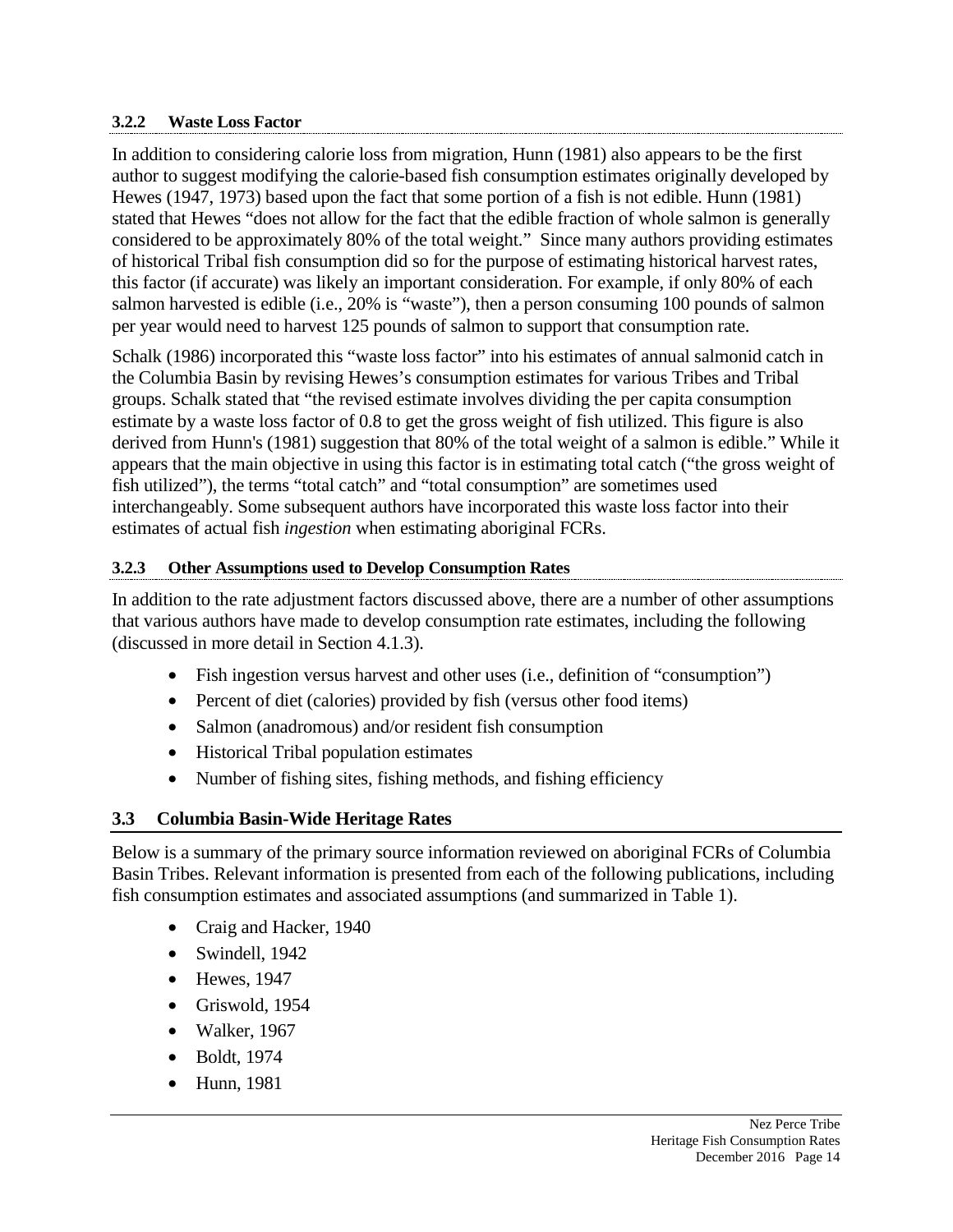#### **3.3.1 Craig and Hacker, 1940**

In 1940, Joseph Craig and Robert Hacker of the U.S. Bureau of Fisheries estimated an aboriginal per capita salmon consumption rate of 1 pound per day (lb/d), which equates to 365 pounds per year (lb/yr) (or 454 grams per day  $[g/d]^2$  $[g/d]^2$ ) for Columbia Basin Tribes (Table 1). This estimate is based on historical ethnographic observations of extensive salmon harvest and use. The authors stated that, based on accounts of early explorers:

*"Without doubt salmon, either fresh or dried, was the chief single factor in the diet of the Indians of the Columbia Basin in their native state."* (p. 140)

Other species were identified as consumed as well, including sturgeon, trout, and other fish; however, salmon was the primary species consumed. While the authors noted that it was "not possible to make an accurate estimate of the amount of salmon used by the Indians," at the time, an approximation could serve "to illustrate the possible magnitude" of fish caught and consumed, with a wide margin of error (p. 141).

The authors stated that since significant quantities of salmon were available in the Columbia River and its tributaries during at least 6 months of the year, the Indians likely harvested and consumed large quantities of fresh salmon during this period and then consumed dried salmon for the remainder of the year. Therefore, "it appears to be well within the realms of probability that these Indians had an average per capita consumption of salmon of 1 pound per day during the entire year" (p. 142).

#### **3.3.2 Swindell, 1942**

 $\overline{a}$ 

In 1942, Edward Swindell of the U.S. Department of the Interior's Office of Indian Affairs estimated an aboriginal per capita salmon consumption rate of 322 lb/yr (or 401 g/d) for Columbia Basin Tribes, specifically in the Celilo region prior to the installation of the Dalles Dam and flooding of Celilo Falls (Table 1). This estimate is based on field survey interviews (and published affidavits) with local Indian families.

Swindell agreed that the estimate reported by Craig and Hacker (1940) of per capita salmon consumption of 1 pound per day was "not unreasonable" (p. 13) and that while "the poundage of the fish used for subsistence purposes cannot be definitely ascertained… the importance of this article of food as shown by a survey of 55 representative families is shown…" in his report (p. 147). As part of this study, the author presented and compared results obtained from interviews conducted with the heads of the 55 selected families, which represented a total of 795 Indian families present "under the jurisdiction of the Yakima, Umatilla, and Warm Springs" (p. 13-14). These interviews determined an average consumption rate of 1,611 lb/yr per family. Assuming a family unit was comprised of 5 members, Swindell calculated this to be a per capita rate of 322 lb/yr. This value accounted for both fresh and cured salmon, where the dried weights were converted to wet (fresh) weights. The affidavits given by participants of the survey supported Swindell's aboriginal fish consumption estimates.

<span id="page-18-0"></span><sup>2</sup> Most sources present rates in pounds per day; this report applies a conversion to grams per day (1 pound = 454 grams) for the reader and for applicability to water quality standards.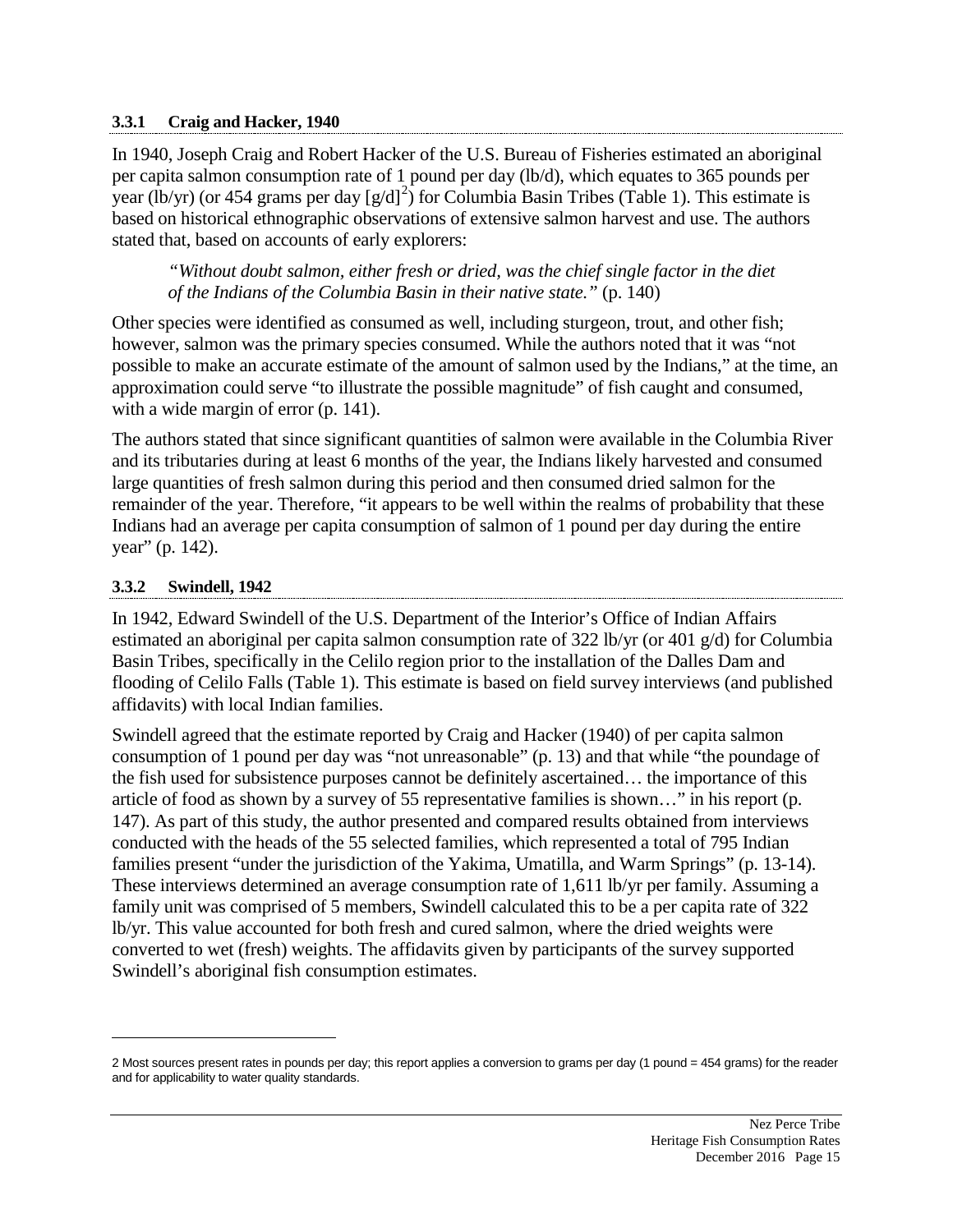An affidavit provided by Tommy Thompson (age 79), of the Wyam Tribe of Indians residing at Celilo, Oregon, stated that "each family of Indians, when he was a boy,  $3$  would dry and put away for their own future use, about 30 sacks of fish…each sack would contain about 10 or 12 fish which weighed almost 100 pounds [total]… each fish after it had been cleaned, the head and tail removed, and then dried, would only weigh between 6 and 8 pounds" (p. 153). Another affidavit provided by Chief William Yallup (age 75), a Klickitat Indian of Rock Creek, stated that "when he was a boy… during the [fish] runs, they would eat fresh fish three times daily and the surplus they caught would be dried for use when no fresh ones were available" and "that in those days each family would dry for its own personal use approximately 30 sacks of fish, each of which contained about six large salmon weighing, after they had been cleaned for drying, about six pounds; that for purposes of trading, each family would put away about 10 sacks of fish" (p. 165). Further, the affidavit noted that fishing rights "have a value to the Indians which cannot be measured in the terms of dollars and cents of the white man; that the subsistence value to the Indians as a whole is enormous…" (p. 167).

#### **3.3.3 Hewes, 1947**

In 1947, as part of his dissertation required for a Ph.D. in Anthropology, Gordon Hewes developed an estimate reflective of Craig and Hacker's (1940) per capita salmon consumption estimate of 1 lb/d (365 lb/yr or 454 g/d) for aboriginal Columbia Basin Tribes (Table 1). The justification for this estimate was based on the average human caloric requirements of 2,000 calories per day (cal/d), the assumption that nearly 50% of the Indian diet was salmon, and that the caloric value of salmon was approximately 1,000 calories per pound<sup>[4](#page-19-1)</sup> (p. 213-215). This assumed that salmon provided nearly all dietary protein (primary source of energy) and that other food sources (such as plants) contributed minimal caloric value to the diet.

Hewes presented various consumption rate estimates for Tribal groups in different regions of Alaska and the Pacific Northwest compiled from various sources, stating that "while we have very few quantitative hints for the regions south of Alaska, it is reasonable to suppose that per capita consumption among intensive fishing peoples in parts of the Plateau…reached amounts equivalent to at least the lower estimates…" provided for Alaska and the Pacific Northwest by other authors (p. 223), including the estimate of 365 lb/d for the Columbia Basin presented by Craig and Hacker (1940). Acknowledging the guesswork involved, the author made every effort to develop reasonable rates, based on available ethnographic data for the various Tribes in the Pacific Northwest and Alaska, weighing salmon consumption by group or area accordingly. Tribe-specific rates are further discussed in Hewes, 1973 (Section 3.4.1).

 $\overline{a}$ 

<span id="page-19-0"></span><sup>&</sup>lt;sup>3</sup> Based on the year of the publication (1942) and the age of Tommy Thompson at the time of the affidavit (79 years), the period discussed here equates to the mid to late 1800s.

<span id="page-19-1"></span> $4$  Calculation: 2000 cal/d  $*$  0.5  $*$  1 lb/1000 cal = 1 lb/d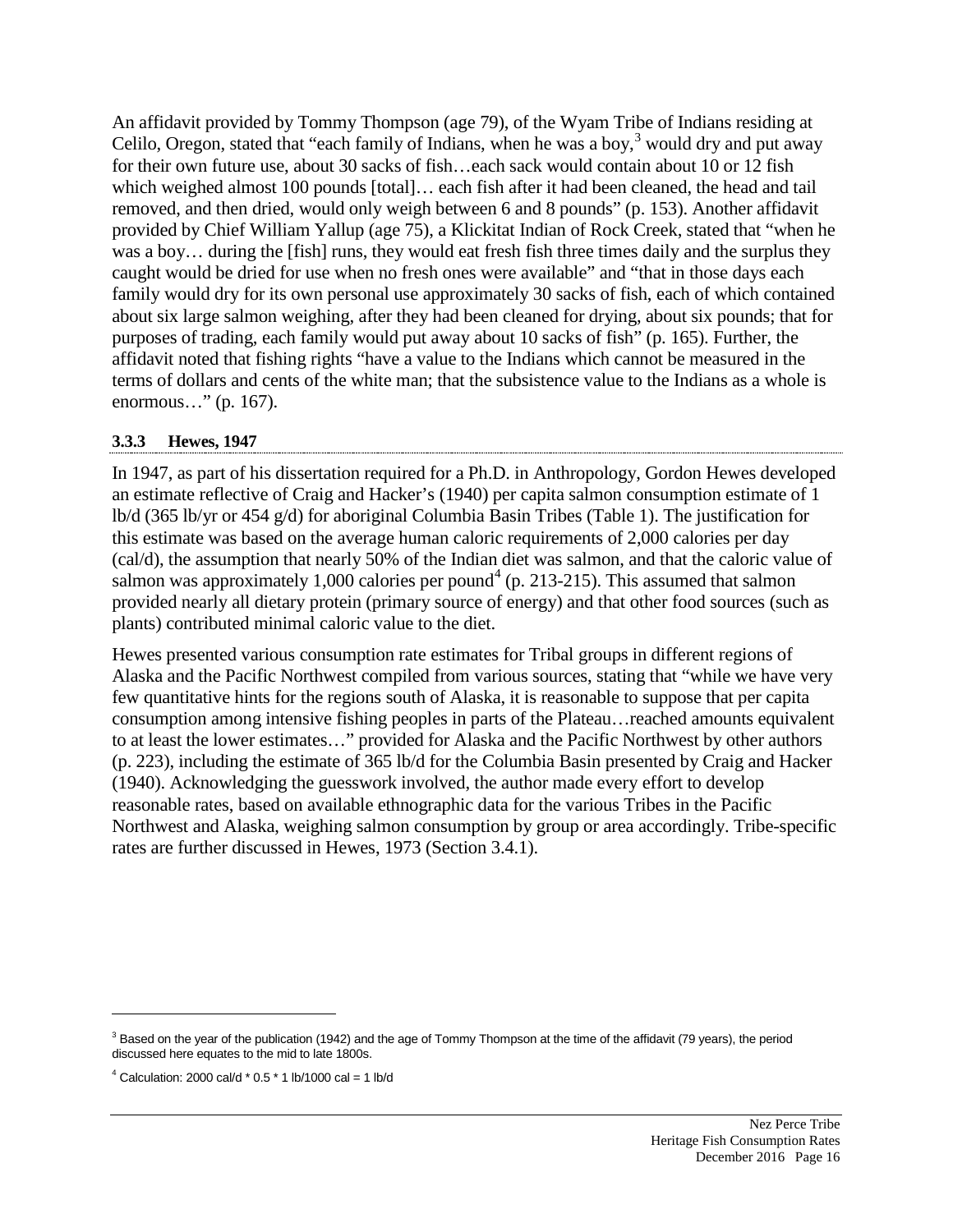#### **3.3.4 Griswold, 1954**

In 1954, as part of his dissertation required for a Master of Arts, Gillett Griswold cited Swindell's survey of Indian families in the Celilo region of the Columbia Basin, specifically noting the input factors that, when applied together, would result in an aboriginal per capita salmon consumption rate of 800 lb/yr (or 995 g/d). This rate was not presented in his publication *per se* (and, therefore, not listed in Table 1), only the factors used to calculate the rate.

Referring to affidavits presented in Swindell's study, Griswold assumed that each family cured and stored 30 sacks of salmon for their own use and an additional 10 sacks of salmon for trade each year, with each sack weighing 100 pounds. This equates to 4,000 lb/yr per family harvested. Assuming 5 individuals per family (as stated by Swindell), this equates to a per capita rate of 800 lb/yr. It should be noted that this rate considers all salmon that was harvested for both ingestion as well as trade (i.e., not eaten). While this consumption rate was not presented by Griswold in his dissertation, his input factors (4,000 lb/yr per family of 5 individuals) were used in the rate calculation by another author (Walker, 1967, discussed below) to estimate a range of consumption rates.

#### **3.3.5 Walker, 1967**

In 1967, Deward Walker conducted research on behalf of the Nez Perce Tribe and estimated an average per capita salmon consumption rate of 583 lb/yr (or 725 g/d) for aboriginal Tribes of the Columbia Plateau in general (Table 1). This estimate was based on the median value of two previously reported estimates: 365 lb/yr (estimated by Craig and Hacker, 1940) and 800 lb/yr (calculated from assumptions in Griswold, 1954). Walker also estimated a rate specifically for the Nez Perce Tribe, which is discussed in Section 3.4.1 below.

Walker stated that "in light of the known annual dietary dependence on fish among aboriginal societies of the Plateau, it seems safe to conclude that the range was between 365 and 800 lbs. per capita with the average probably close to the median, i.e., 583 lbs." (p. 19). It should be noted that the higher value of this range was calculated from Griswold, which, as discussed above, includes salmon harvested for ingestion as well as other uses such as trade. Walker noted that a typical use of fish in the Celilo region was for fuel. He also noted that determining a rate for particular groups in the Plateau would "require substantial, additional research" (p. 19).

#### **3.3.6 Boldt, 1974**

In the 1974 decision, Senior District Judge George H. Boldt ruled in the case regarding Treaty fishing rights in Washington State. The Judge stated that salmon "both fresh and cured, was a staple in the food supply" of the Columbia River Tribal fishers, and that salmon was consumed annually "in the neighborhood of 500 pounds per capita" (or 622 g/d) (p. 72) (Table 1). This case decision reaffirmed the reserved right of Native Americans in Washington State to harvest fish from their traditional use areas.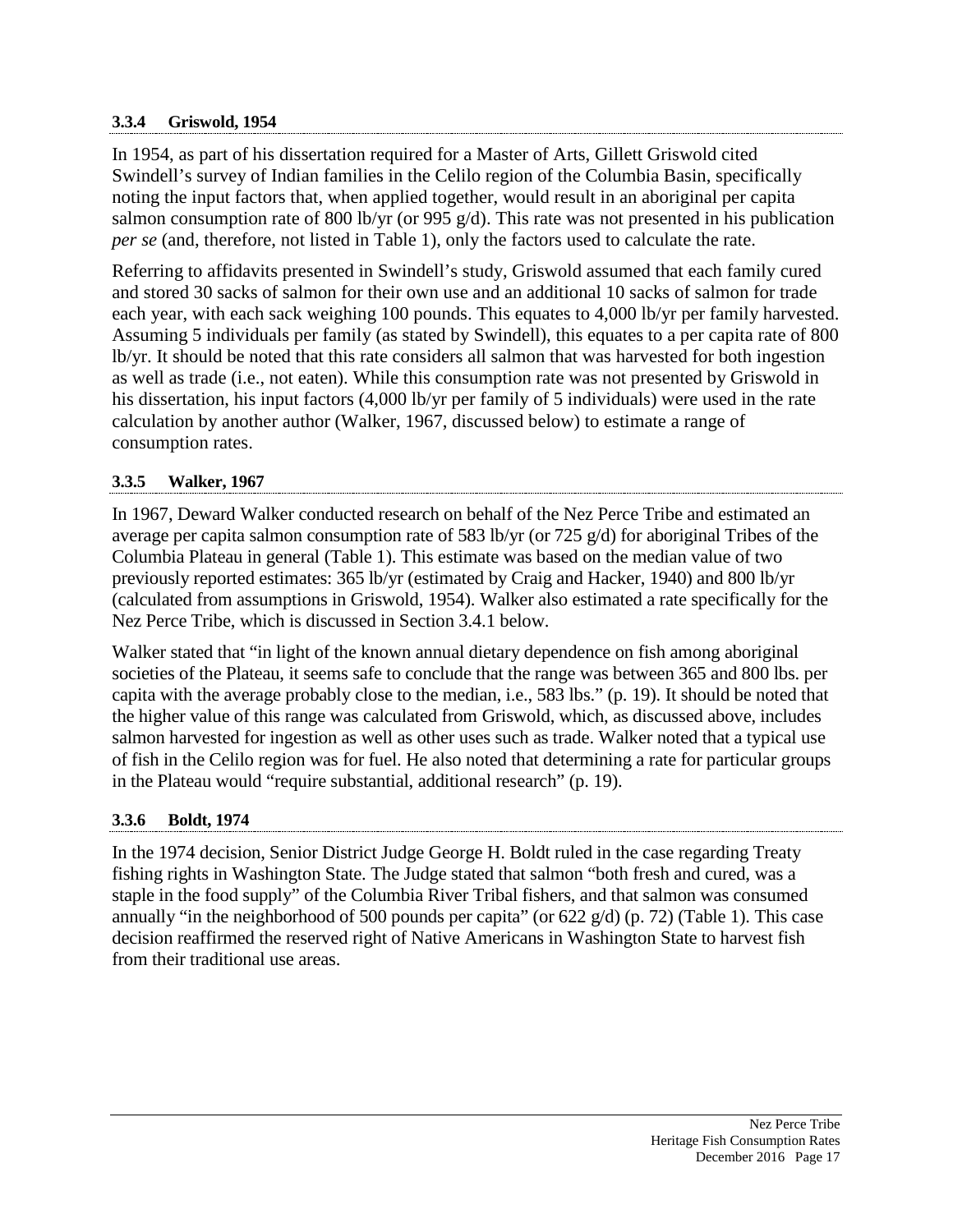#### **3.3.7 Hunn, 1981**

In 1981, Eugene Hunn from the University of Washington, Department of Anthropology, reevaluated the assumptions associated with Hewes' (1947 and 1973) salmon consumption estimates for Columbia Basin Tribes, suggesting that salmon likely did not provide as many calories as originally estimated in the aboriginal diet. Although Hunn did not present FCRs in his publication (and, therefore, no estimate is included in Table 1), he first introduced the concept of migration calorie loss and waste loss factors, as discussed in Section 3.2 above, and as later applied to fish consumption estimates by other authors (e.g., Scholz, et al., 1985, and Schalk, 1986).

While Hunn considered Hewes' estimates to be the most comprehensive to date, Hunn contended that the caloric calculations were based on commercial fish, which are generally the fattest species, and which are typically harvested prior to upstream migration. Hunn cited Idler and Clemens (1959), which concluded that migrating salmon in the Fraser River "lose on average 75% of their caloric potential during this migration" (p. 127). It may be assumed that fewer calories per pound of salmon upstream results in people consuming more salmon to meet their daily caloric requirements. However, Hunn stated that other foods, such as roots and bulbs, likely provided a large caloric percentage of traditional diets. In addition to migration loss, Hunn determined that only about 80% of the total weight of salmon was edible, therefore introducing the concept of the "waste loss" factor, later applied by other authors to adjust consumption rates.

#### **3.4 Nez Perce Tribe Heritage Rates**

Below is a summary of the primary source information reviewed on heritage FCRs specific to the Nez Perce Tribe. Relevant information is presented from each of the following publications (and summarized in Table 2), including fish consumption estimates and associated assumptions.

- Walker, 1967
- Hewes, 1973
- Marshall, 1977
- Walker, 1985
- Schalk, 1986
- Hunn and Bruneau, 1989

#### **3.4.1 Walker, 1967**

 $\overline{a}$ 

In 1967, Deward Walker, in the same publication discussed above, estimated an average per capita salmon consumption rate of 300 lb/yr (or 373 g/d) for the Nez Perce Tribe (Table 2). This estimate was based on the following assumptions: a minimum of 300 fish harvested on a peak day, a minimum of 10 peak days per year, a minimal average fish weight of 10 pounds per fish, and a total of 50 historical fishing sites or villages (this last assumption was made from Spalding in 1936, as noted in Walker, 1967).<sup>[5](#page-21-0)</sup> Multiplied together, this value was divided by the total estimated population at the time of 5,000 people, yielding a total of 300 lb/yr.

<span id="page-21-0"></span> $5$  Calculation: (300 fish/site x 10 peak days/year x 10 lb/fish x 50 fishing sites)  $\div$  5,000 people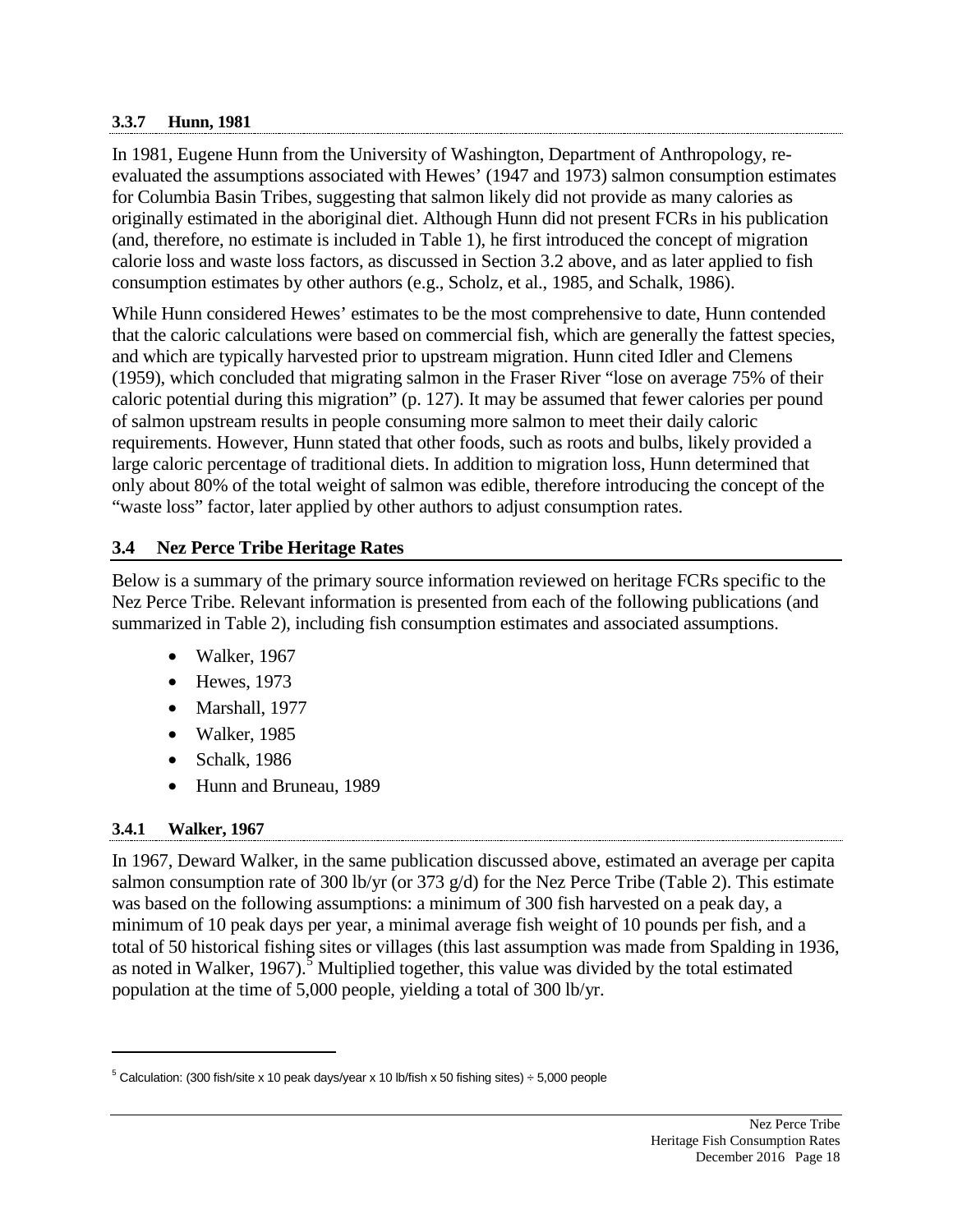Walker's (1967) assumptions were identified as minimum estimates. His informants, for example, estimated 10 to 20 peak days of fish harvest, and Hewes (1947) reported a total population of 4,000 (which would increase the per capita consumption estimate).

#### **3.4.2 Hewes, 1973**

In 1973, continuing on his previous dissertation work, Gordon Hewes presented updated aboriginal per capita salmon consumption rates for specific Tribes in Alaska, British Columbia, and the Pacific Northwest, including a rate of 300 lb/yr (or 373 g/d) for the Nez Perce Tribe (Table 2). This rate is based on caloric content and daily requirements, population estimates, and ethnographic accounts of the importance of salmon; it is also based on human dietary demands only, not including other non-ingestion uses.

Hewes initially published a general rate for salmon consumption by Columbia Basin Tribes based on assumptions about dietary caloric requirements and the contribution of salmon to aboriginal diets (see discussion of Hewes, 1947, in Section 3.3.3 above). In this report, Hewes again presents an average per capita estimate of 365 lb/yr (or 454 g/d) for the Columbia Basin Tribes as well as rates for individual Tribes. The Tribe-specific rates account for variability in salmon dependence between regions and population groups, and they reflect population numbers available at the time for each Tribe.

## **3.4.3 Marshall, 1977**

In 1977, working on his dissertation for the Washington State University Department of Anthropology, Alan Marshall estimated an aboriginal per capita salmon consumption rate of 560 lb/yr (or 697 g/d) for the Nez Perce, based on total fish harvest (Table 2).

Marshall (1977) estimated the Nez Perce rate based on the following assumptions, the majority which originated from Walker's "informants" (1967): a minimum of 300 fish harvested on a peak day, a minimum of 10 peak days per year, a minimal average fish weight of 10 pounds per fish, and a total of 94 historical fishing sites or villages. This last assumption (fishing sites) was increased from Walker's estimate of 50 (according to information from Schwede, 1966, as cited in Marshall, 1977).<sup>[6](#page-22-0)</sup> Multiplied together, this value was divided by the total estimated population at the time of 5,000 people, yielding a total of 564 lb/yr, which the author presents as "roughly 560 pounds" that "reasonably approximates the figure" from Walker (1967) for Columbia Basin Tribes.

#### **3.4.4 Walker, 1985**

 $\overline{a}$ 

In 1985, Deward Walker conducted ethnographic research that included information about the Nez Perce Tribe; however, the report was never published and remains unavailable due to the sensitivity of the information it contained. The data presented here is based upon citations in Scholz, et al. (1985), in which the author included estimates and quotes and, therefore, apparently had access to Walker's (1985) report. Walker calculated an average per capita total (anadromous

<span id="page-22-0"></span> $6$  Calculation: (300 fish/site x 10 peak days/year x 10 lb/fish x 94 fishing sites)  $\div$  5,000 people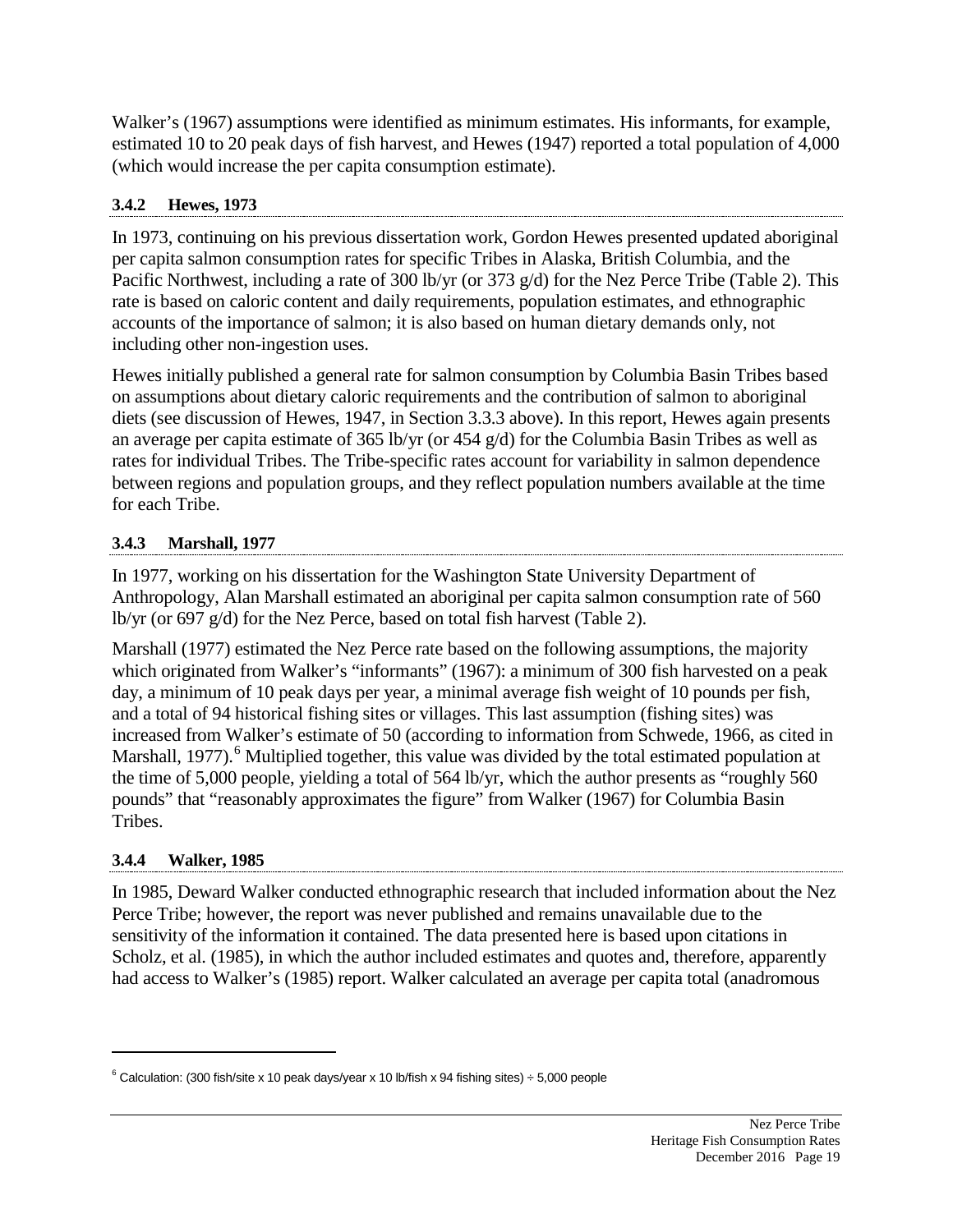and resident) FCR of 1,000 lb/yr (or 1,244  $g/d$ ) for the Nez Perce Tribe (Table 2). Note that this rate intended to include both salmon and resident fish consumption combined in the estimate.

According to Scholz (1985), Hewes "checked Walker's new figures for populations and per capita consumption and agrees with Walker's revisions" (Scholz, 1985, p. 73). Scholz also stated that Walker's (1985) estimates were significantly different from those of Schalk (1986), discussed below, primarily because Walker assumed higher Tribal population totals (and also includes resident fish with salmon consumption). Without the original document, however, it is unclear if Walker's estimates represent fish ingestion only or include fish used for other purposes, such as trade and fuel.

## **3.4.5 Schalk, 1986**

In 1986, Randall Schalk calculated salmon consumption estimates for specific Tribes based on Hewes' (1947 and 1973) original estimates, including a rate of 647 lb/yr (or 804 g/d) for the Nez Perce Tribe (Table 2). This rate includes migration and waste loss factors applied to Hewes' Tribespecific values. Schalk contended that many of Hewes' original estimates were biased low because they were based on:

- A caloric content of fish representing salmon as they enter freshwater in prime condition (i.e., having more calories than upstream salmon). Schalk stated that "since salmonids lose an average of 75% of their caloric content during migration (Idler and Clemens 1959), some adjustment should have been made for distance traveled upstream" (i.e., applying a migration loss factor).
- The assumption that salmon were eaten in their entirety. Schalk states that assuming the entire fish was consumed was "unrealistic" and cited Hunn (1981) to state that only "about 80% of the weight of a salmon is edible" (p.17).

Schalk, therefore, adjusted (increased) Hewes' consumption rates by applying a migration loss factor (variable by Tribe depending on how far upstream they harvested salmon) of 58% (0.58) for the Nez Perce Tribe. Schalk also applied a waste loss factor of 80% (0.80), citing Hunn (1981), therefore, including inedible fish parts in the fish consumption estimate.

## **3.4.6 Hunn and Bruneau, 1989**

In 1989, Eugene Hunn and C. Bruneau of Pacific Northwest Laboratory (on behalf of the U.S. Department of Energy at the Hanford Site) estimated an anadromous fish (including salmon, steelhead, and lamprey) consumption rate of 320 lb/yr (or 398 g/d) for the Nez Perce Tribe (Table 2).

Based on the "educated guesses" of previous authors, including Craig and Hacker (1940), Hewes (1947, 1973), and Walker (1967), Hunn and Bruneau (1989) estimate 400 pounds per person per year as a "reasonable traditional gross harvest rate" for the Nez Perce. Assuming that the actual consumption was only 80% of the total harvest, the authors adjusted (reduced) this value (i.e., multiplied by 0.80) to account for the edible fraction only.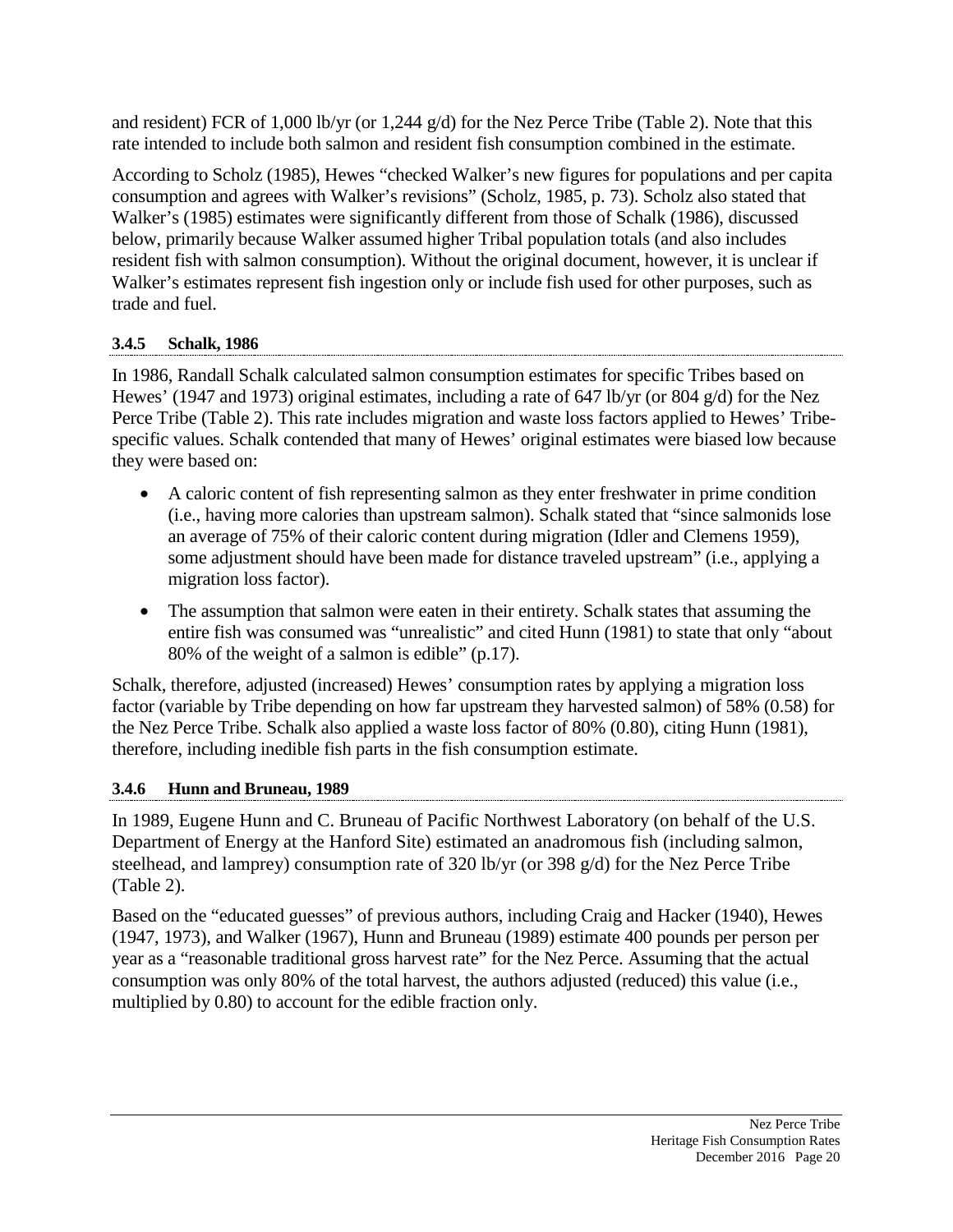## **4.0 RATE EVALUATION AND DISCUSSION**

This section further evaluates and discusses the information presented above, including the uncertainty associated with the rate adjustment factors and other assumptions influencing rate calculations.

## **4.1 Factors Influencing Consumption Rates**

The migration calorie loss factor and waste loss factor are considered here, particularly regarding the uncertainty associated with applying these adjustment factors to heritage rates. Other factors that influence the calculation of heritage rates and that may also increase uncertainty of the estimates include population size estimated at the time, number of fishing sites, and reliability of ethnographic data in general.

#### **4.1.1 Migration Calorie Loss Factor**

For a number of reasons, the application of the migration calorie loss factor as described above introduces a high degree of uncertainty into the revised estimates of tribal fish consumption. The study that forms the basis of this adjustment (Idler and Clemens, 1959) is based on one year's run of one species of salmon (sockeye) in one watershed (the Fraser River). The conclusions of this study are then broadly applied to all salmon species within a different watershed (the Columbia River), even though it is estimated that sockeye accounted for only 7% of the Upper Columbia salmon harvest (Beiningen, 1976 as cited in Scholz, et al., 1986). The degree to which different salmon species lose calories at different rates or in different proportions during spawning migration, and the degree to which the Columbia River and Fraser River watersheds differ (in length, elevation change, etc.) all affect the degree of uncertainty associated with the calculation and application of a migration calorie loss factor.

The migration calorie loss factor is based on a gross percentage of calories lost by a sockeye salmon during spawning migration in the Fraser River (i.e., ending calories compared to beginning calories). However, the factor is applied in revising consumption rates as though it represents the amount of calories lost *per pound consumed*, which is not the same; salmon not only lose calories during migration, they also lose weight. Based on measurements collected by Idler and Clemens (1959), the average overall weight loss during spawning migration was 25%, and the loss in caloric density (calories per gram) was therefore about 65%, as opposed to 75%. Table 3 provides the total calories, total weight (in grams), and caloric density (in calories per gram) of sockeye salmon measured at various stages in the Fraser River (from Idler and Clemens, 1959).

Further, the overall decrease in caloric potential was based on measurements of sockeye salmon that have spawned *and died* in headwater streams. Michael Kew (1986) describes the results of the Idler and Clemens study as follows:

*"As a general rule, the further from the sea a salmon is, the less fat and protein it carries. The loss is considerable. Total caloric value of a sockeye, measured at the river mouth, will be reduced to nearly one-half when it reaches the Upper Stuart spawning grounds, one thousand kilometers from the sea. After the enriched gonads have been expended in spawning and the fish die on these upper streams, they will have lost over 90 percent of their fat and one-half to two-thirds of their protein (Idler and Clemens, 1959; reviewed in Foerster, 1968: 74-6)."*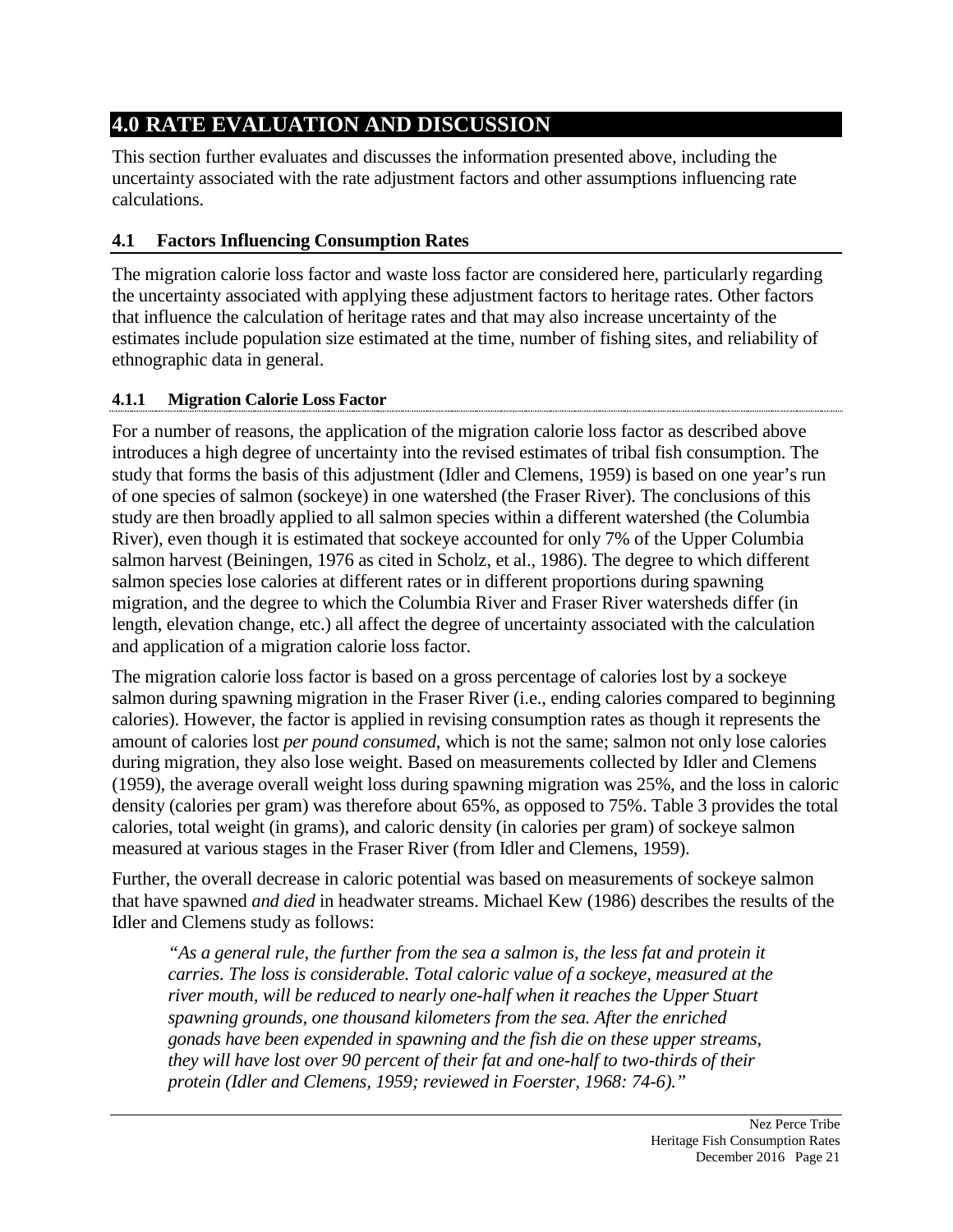As Kew notes, there is a significant difference in caloric potential between the time a salmon reaches its spawning grounds and the time it has spawned and died. Based on measurements collected by Idler and Clemens (1959), the average sockeye loses almost 15% of its caloric density (calories per pound) between the time it reaches its spawning grounds and the time it has spawned and died. At the time a sockeye salmon reaches its spawning grounds in the upper Fraser River watershed, it has lost about 50% of its caloric density (Table 3).

Still further, the derivation of the migration calorie loss factor relies on the assumption that the salmon harvest location is at "the approximate middle of each group's territory" (Hunn, 1981). To the extent that a majority of salmon harvest occurs either downstream or upstream of this point, the migration calorie loss factor would either overestimate or underestimate, respectively, the effect on the consumption rate.

Mullan, et al. (1992) note that caloric losses in salmon are generally related to mileage of migration, but not directly. "Idler and Clemens (1959) show much higher energy expenditures by sockeye in some river reaches than others, and higher rates for females than males. In other words, caloric content is not linear in relation to distance." Further, Mullan notes that in migration and maturation the fish tend to mobilize fat reserves and resorb organs (e.g., gastro-intestinal tract), and "[t]hus they lose weight, but not necessarily caloric content, between cessation of ocean feeding and nominal freshwater capture."

While the idea of adjusting calorie-based consumption estimates to account for migration calorie loss does not seem unreasonable, based on the uncertainty described above, it most likely tends to overestimate salmon consumption relative to Hewes' original estimates (because it likely overestimates calorie loss per pound). Since sockeye salmon lose approximately 50% of their caloric density upon reaching their spawning grounds, a maximum migration calorie loss factor of 50%, as opposed to 75%, may be more consistent with the supporting research (although the existing research is limited to a single species of salmon). Hewes's diet and calorie-based consumption estimate for the Columbia Plateau Tribes is identical to that proposed by Craig and Hacker (1940), which is not based on caloric intake but on observation and review of the ethnohistorical literature (although it is "admittedly liable to a wide margin of error").

#### **4.1.2 Waste Loss Factor**

Incorporating a waste loss factor to revise Hewes's fish consumption estimates has the effect of increasing the consumption rate (relative to Hewes's estimate) by 25%. If the interest is in understanding how much individuals consumed (ingested), as opposed to "used," then the use of a waste loss factor is not appropriate. Essentially, this factor adjusts a consumption rate, increasing it by 25%, to account for the portion of fish NOT consumed. Consumption estimates that have been revised to account for a waste loss factor (as in Scholz et al., 1985, and Schalk, 1986) would tend to overestimate consumption (ingestion) by 25%, relative to the "unrevised" rates.

Some estimates of consumption by Tribal groups are based on an estimate of total harvest and total population. For example, some authors estimate a total harvest (in pounds) based on the number of fishing sites, number of fishing days, efficiency of fishing techniques, average weight of fish, etc., and simply divide the total estimated harvest by the total estimated tribal population to arrive at an annual per capita consumption rate. However, this type of estimate does not account for the fact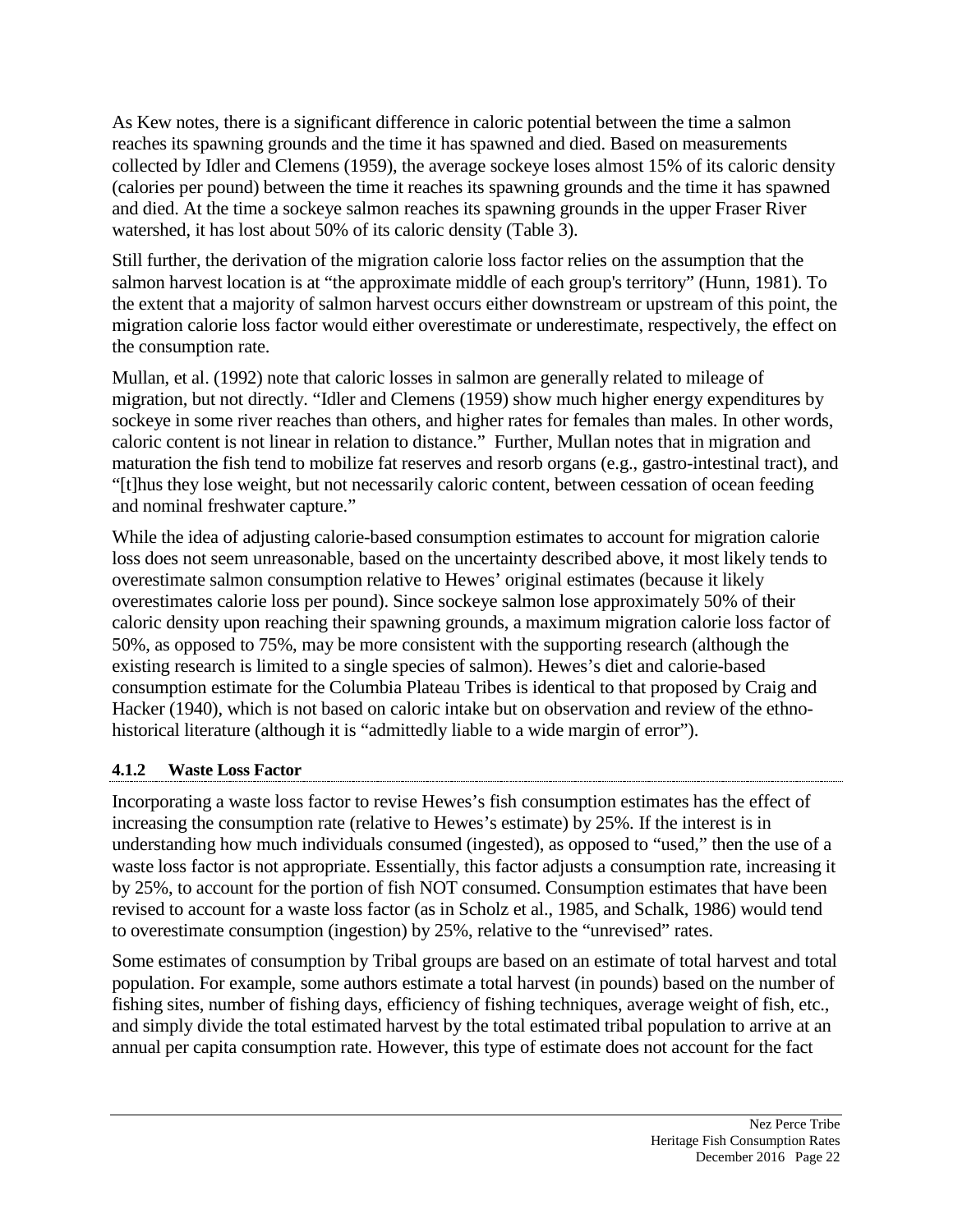that only a portion of each fish may be edible (i.e., 80%), and may tend to overestimate the amount that people are actually consuming.

Mullan, et al. (1992) suggested that, because many Tribal groups prepared and consumed most parts of the salmon, including organs, eyes, eggs, etc., the inedible waste was much less than 20%, arguing that "waste factor of a salmon amounted to bones only, under 10% of body weight."

## **4.1.3 Other Assumptions used to Develop Consumption Rates**

In addition to the rate adjustment factors discussed above, other assumptions that various authors have made in developing consumption rates introduce varying degrees of uncertainty to the estimates, including those discussed below.

## *Ingestion, Harvest, and Consumption*

As discussed in Section 3.1, the effort here is to summarize estimates of fish ingestion which may be relevant to the development of Tribal water quality standards. The degree to which estimates of Tribal fish consumption in the various studies include uses in addition to ingestion may affect their applicability to Tribal regulatory or policy development.

## *Percent of Diet Supplied by Fish*

The calorie-based consumption estimates developed by Hewes, which form the basis for a number of subsequent estimates, are based on the assumption that salmon account for about 50% of the average Columbia Basin aboriginal diet. Many authors have made similar estimates, while others have assumed either higher or lower dietary estimates. While 50% of the diet (i.e., 50% of total calories) is among the most common estimates, the degree to which a specific Tribe has a higher or lower percentage of diet supplied by fish can affect the accuracy of the calculated consumption rate.

## *Salmon and Resident Fish Consumption*

Because of the importance of salmon to the Columbia Basin Tribes, and because many studies have attempted to evaluate the impact of the hydroelectric system on anadromous fisheries, a majority of the studies evaluated focused exclusively or primarily on the harvest and consumption of salmon. The degree to which individual Tribal groups relied on resident fish, either to supplement or to substitute for salmon consumption, will affect the accuracy of consumption estimates included in these studies relative to total fish consumption.

## *Tribal Population Estimates*

Some authors have estimated total fish consumption for various Tribal groups by estimating an overall harvest rate and dividing that rate by the total Tribal population to develop an average per capita estimate. Therefore, the accuracy of population estimates may directly affect the accuracy of consumption estimates developed using this approach.

## *Number of Fishing Sites, Fishing Methods, and Fishing Efficiency*

Some authors have developed consumption estimates based on assumptions about the type and effectiveness of Tribal fishing methods and the number of harvest locations utilized by individual Tribes or Tribal groups. The degree to which these assumptions are accurate will directly affect the accuracy of consumption estimates using this approach.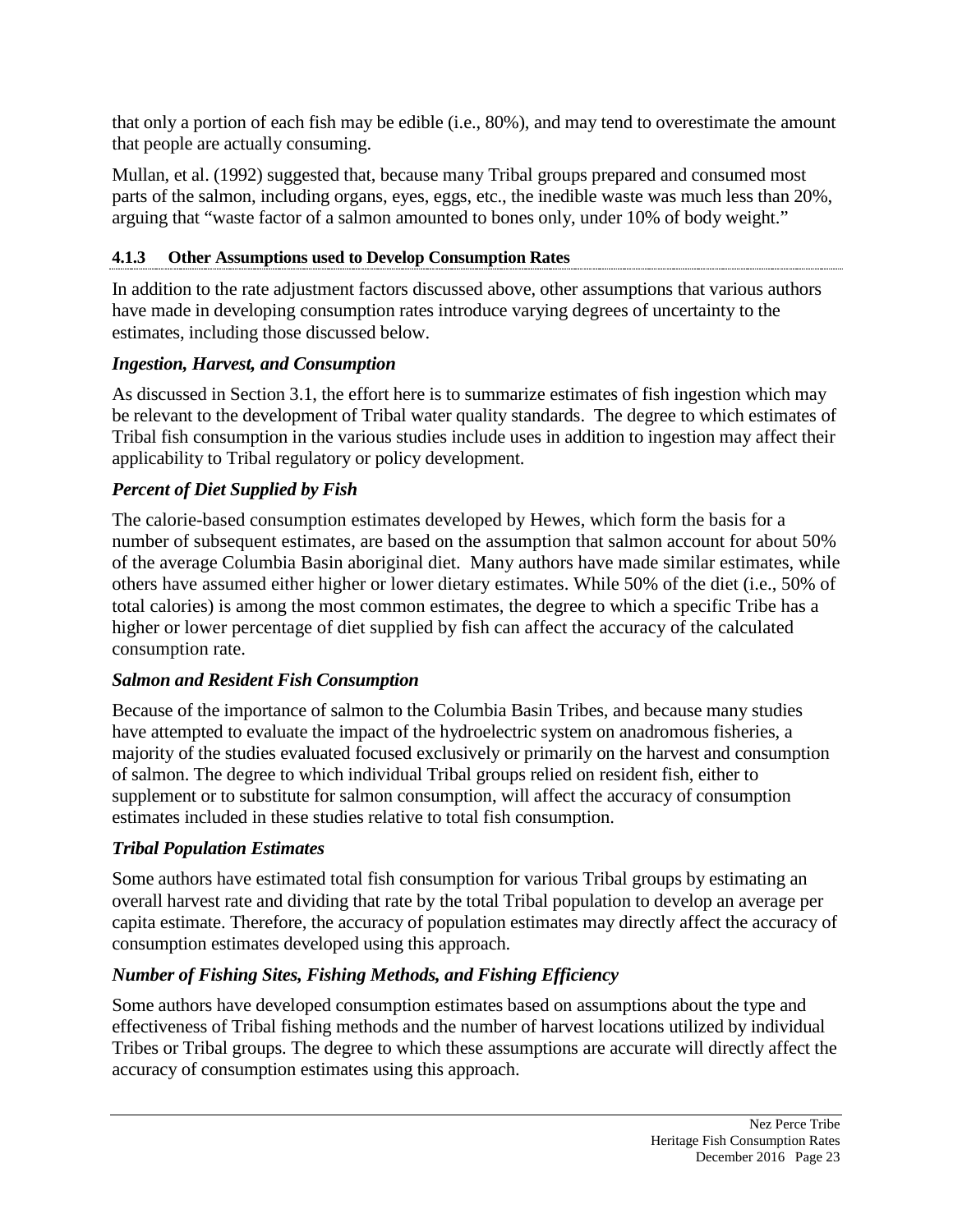#### **4.2 Heritage Fish Consumption Rates (FCRs)**

The heritage rates estimated for the Columbia Basin Tribes and, specifically, the Nez Perce Tribe, introduced in Sections 3.3 and 3.4 above, are evaluated in more detail below, including discussion of the assumptions and uncertainty associated with the estimates.

#### **4.2.1 Columbia Basin-Wide Heritage Rates**

 $\overline{a}$ 

Craig and Hacker (1940) presented the first estimate of per capita salmon consumption for aboriginal Tribes of the Columbia Basin of 365 lb/yr (or 454 g/d), which was based on historical ethnographic observations, although acknowledged by the authors as likely having a wide margin of error. Hewes (1947) validated this rate with additional assumptions related to average dietary caloric requirements, the contribution of salmon to the aboriginal diet, and a caloric value for salmon. These assumptions (a 2,000 calorie diet, 50% of the diet was salmon, and salmon contained 1,000 calories per pound), while generalized, provided additional justification for this rate. Hunn (1981) later re-evaluated Hewes' assumptions by suggesting that migration calorie loss and inedible waste loss factors should be considered. While variability exists in how many calories each salmon contained and how much of each salmon was eaten, the method for developing and applying such "adjustment factors" (discussed in Section 4.1 above), as done to aboriginal rates by other authors (Scholz, et al., 1985, and Schalk, 1986), may have added a level of uncertainty to those estimates.

Shortly after Craig and Hacker (1940) published the first aboriginal salmon consumption estimate, Swindell (1942) published a very similar estimate of per capita salmon consumption of 322 lb/yr (or 401 g/d) for the Tribes of the Celilo Falls region. This value was based on interviews with Indian families, including affidavits of extensive salmon consumption and use, and total harvest (according to sacks of fish and average weights per fish). Griswold (1954) later cited Swindell's work, referring to these affidavits, to calculate a total annual harvest of 4,000 pounds per family. Although Griswold did not calculate a *per capita* consumption rate in his publication, Walker (1967), by assuming 5 individuals per family, calculated a per capita rate of 800 lb/yr (or 995 g/d) for an upper range of fish consumption. Based on per capita FCRs ranging from 365 lb/yr (presented in Craig and Hacker, 1940, and Hewes, 1947) to 800 lb/yr (calculated from Griswold, 1954), Walker (1967) calculated an average (median) per capita salmon consumption rate of 583 lb/yr (or 725 g/d). A few years later, Boldt (1974) stated that Columbia River Tribes consumed (as food supply) a comparable rate of about 500 lb/yr (or 622 g/d) of salmon.

It is important to remember that the rate calculated from Griswold's (1954) information reflects salmon that was harvested for both consumption as well as trade (i.e., salmon not ingested). If all other assumptions hold true, based on Swindell's (1942) information (3,000 lb/yr harvested per family for consumption, 5 individuals per family<sup>[7](#page-27-0)</sup>), a more accurate per capita upper range for fish consumption as defined for this report would be 600 lb/yr (or 746  $g/d$ ). If this alternate value is used from Griswold (1954), calculating an average rate similar to Walker's approach would result in an average rate of 483 lb/yr (or 600 g/d). See Table 1.

<span id="page-27-0"></span> $7$  If the10 sacks of salmon that were harvested for trade are removed from the equation, the 30 sacks of fish consumed at 100 pounds = 3,000 pounds (per family).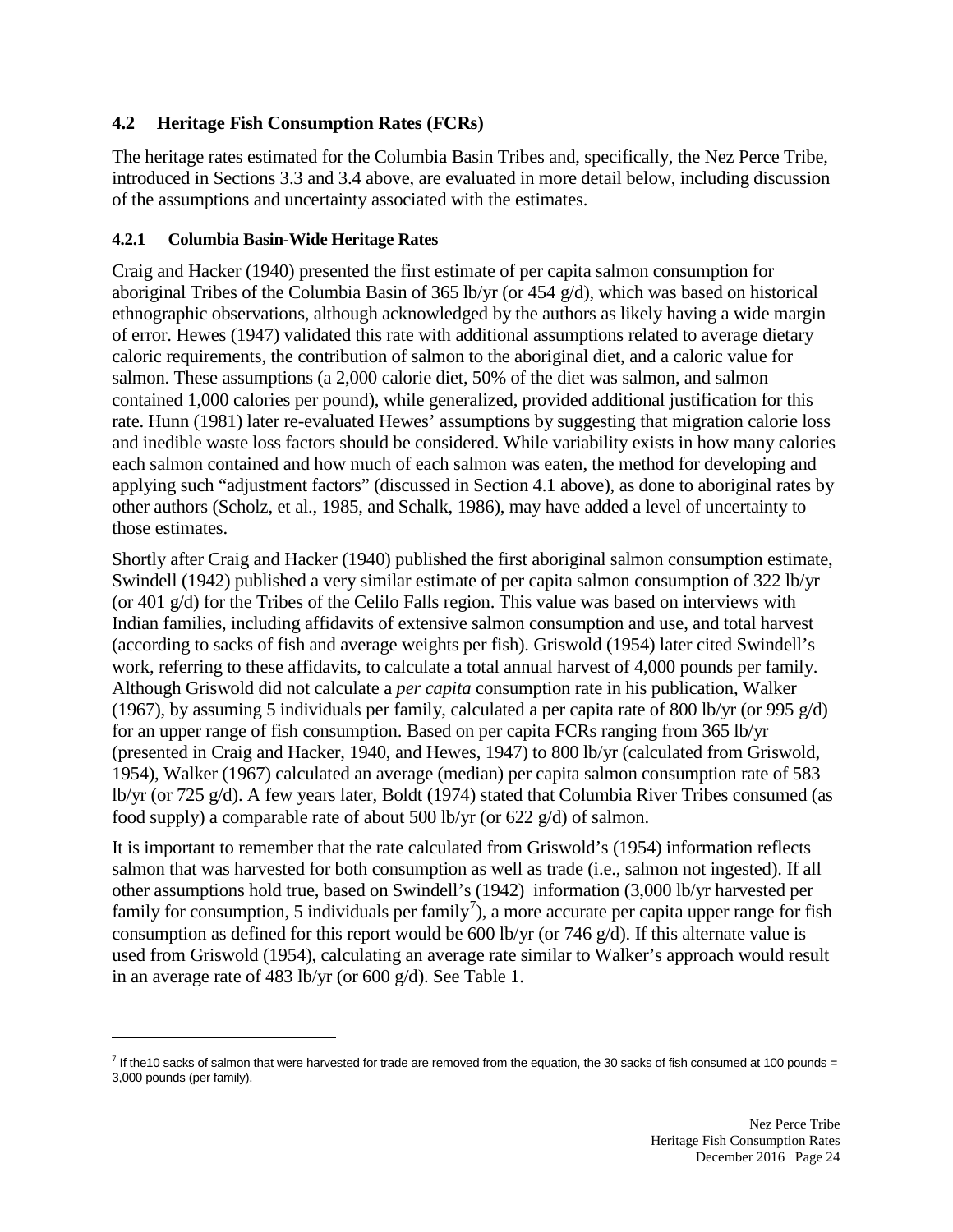#### **4.2.2 Nez Perce Tribe Heritage Rates**

In addition to estimating an average consumption rate for aboriginal Tribes of the Columbia Basin in general, Walker (1967) also estimated a rate specific to the Nez Perce Tribe. He estimated an average per capita salmon consumption rate of 300 lb/yr (373 g/d) based on estimates of fish harvest on peak days, number of fishing sites, average fish weight, and total population. Hewes (1973), continuing his earlier dissertation research from 1947, published his estimates for various Tribes, including the Nez Perce, based on fish caloric content and daily requirements, population estimates, and ethnographic accounts of the importance of salmon among different Tribes. He estimated an average per capita salmon consumption rate identical to Walker (1967) of 300 lb/yr (or 373 g/d) for the Nez Perce Tribe. Marshall (1977) believed Hewes' rate to be a minimum estimate; he calculated an average per capita salmon consumption rate of 560 lb/yr (or 697 g/d) based on the same assumptions as Walker (1967), but assuming nearly twice the number of fishing sites.

Schalk (1986) later applied migration and waste loss factors to Hewes' estimate (dividing Hewes' rate of 300 lb/yr by 0.58 and 0.80), yielding a higher salmon consumption rate of 647 lb/yr (or 804 g/d) for the Nez Perce Tribe. Taking a slightly different approach, Hunn and Bruneau (1989) removed the inedible fraction from a total harvest estimate (multiplying a harvest rate of 400 lb/yr by the 0.80 waste loss factor), yielding a lower anadromous FCR (including consumption of salmon, steelhead, and lamprey) of 320 lb/yr (or 398 g/d).

In 1985, Walker expanded upon his previous work from 1967 and calculated Tribe-specific per capita total FCRs for individual tribes, including 1,000 lb/yr (or 1,244 g/d) for the Nez Perce Tribe. Although this study remains unpublished, the estimates were presented (with supporting information) by Scholz (1985). Walker's estimates appear to be the only rates (of those presented here) that reflect use of both anadromous and resident fish; however, since the report is unavailable, it cannot be verified if these estimates account for only fish ingested or include fish used for other purposes (such as trade). See Table 2.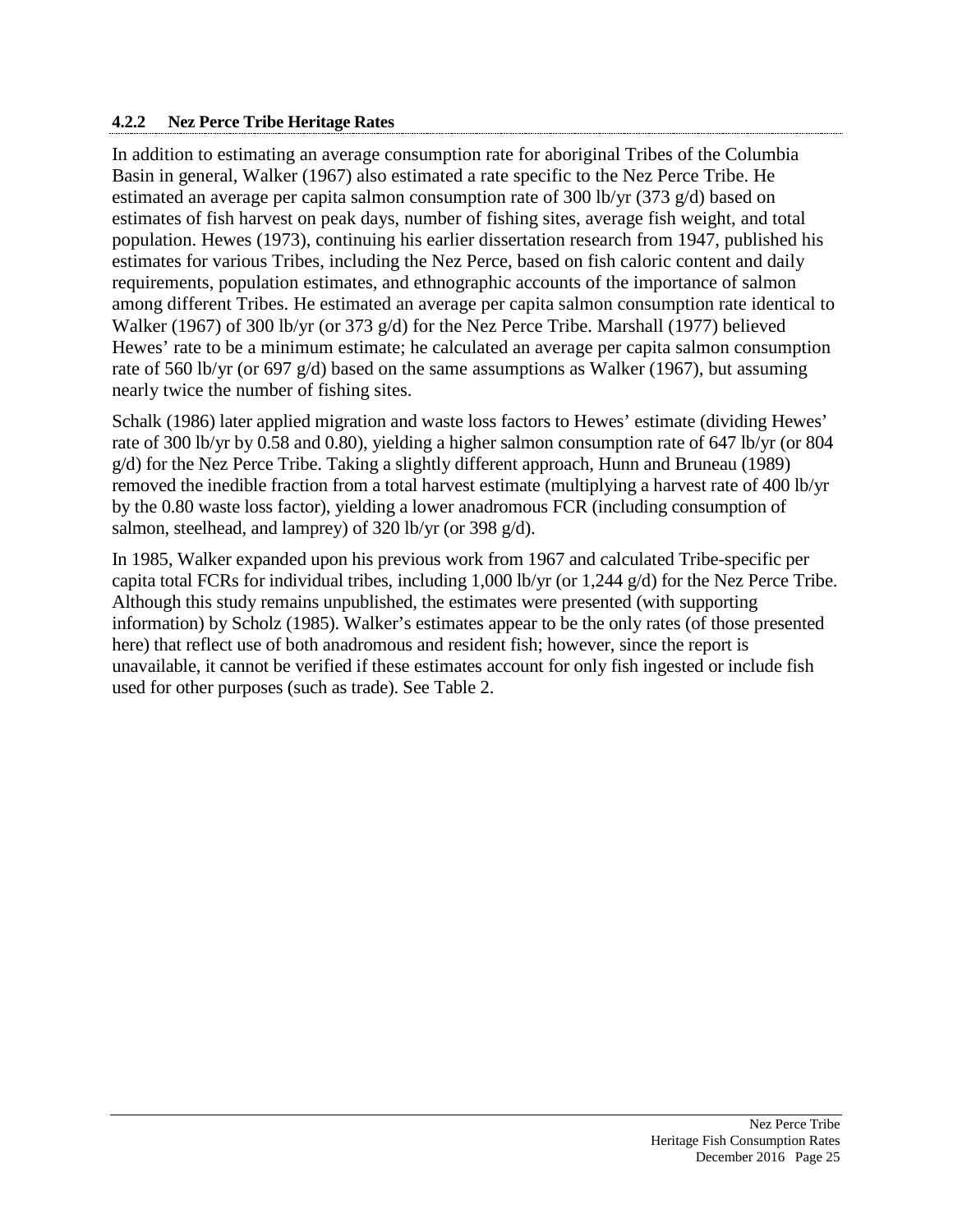## **5.0 REFERENCES**

- Boldt, G.H. 1974. *The Boldt Decision.* United States District Court for the Western District of Washington, Tacoma Division. Civ. No. 9213. Boldt, Senior District Judge. February 12.
- Center for Columbia River History (CCRH). 2013. *Nez Perce, Nee-Me-Poo.* Available: http://www.ccrh.org/comm/river/profile/nezperce.php. Accessed September 19.
- Craig, J.A. and R.L. Hacker. 1940. *The History and Development of the Fisheries of the Columbia River.* United States Bureau of Fisheries. Bulletin No. 32. Approved for publication August 27, 1938.
- Everett, S., C. Beasley, R. Johnson, C. Davenport, and R. Larson. 2006. *"Nez Perce Tribal Hatchery Project; Coho Salmon Master Plan, Clearwater River Basin", 2003-2004 Annual Report,* Project No. 198335000, 134 electronic pages, (BPA Report DOE/BP-00004035-1). FishPro Division of HDR Engineering.
- Foerster, R.E., 1968. *The Sockeye Salmon, Oncorhynchus nerka.* Fisheries Research Board of Canada, Biological Station, Nanaimo, B.C.
- Griswold, G. 1954. *Aboriginal Patterns of Trade Between the Columbia Basin and the Northern Plains.* Presented for Master of Arts, Montana State University.
- Hewes, G.W. 1947. *Aboriginal Use of Fishery Resources in Northwestern North America.* Doctoral dissertation, University of California, Berkeley. February.
- Hewes, G.W. 1973. *Indian Fisheries Productivity in Precontact Times in the Pacific Salmon Area.* Northwest Anthropological Research Notes 7:133–155.
- Hunn, E.S. 1981. *On the Relative Contribution of Men and Women to Subsistence Among Hunter-Gatherers of the Columbia Plateau: A Comparison with Ethnographic Atlas Summaries.* University of Washington, Department of Anthropology. Seattle, WA.
- Hunn, E.S. and C.L. Bruneau. 1989. *Estimations of Traditional Native American Diets in the Columbia Plateau.* Pacific Northwest Laboratory. Work supported by the U.S. Department of Energy. Richland, Washington. August.
- Idaho Department of Fish and Game (IDFG). 2013. Chinook Salmon (Snake River Spring/Summer Run) Conservation Status. Available: http://fishandgame.idaho.gov/ifwis/cwcs/pdf/Chinook%20Salmon%20%28Snake%20Rive r%20spring\_summer%20run%29.pdf. Accessed September 13.
- Idler, D.R. and W.A. Clemens. 1959. *The Energy Expenditures of Fraser River Sockeye Salmon During the Spawning Migration to Chilko and Stuart Lakes.* Intern. Pacific Salmon Fish. Comm., Prog. Rept. No. 6, New Westminster, B.C.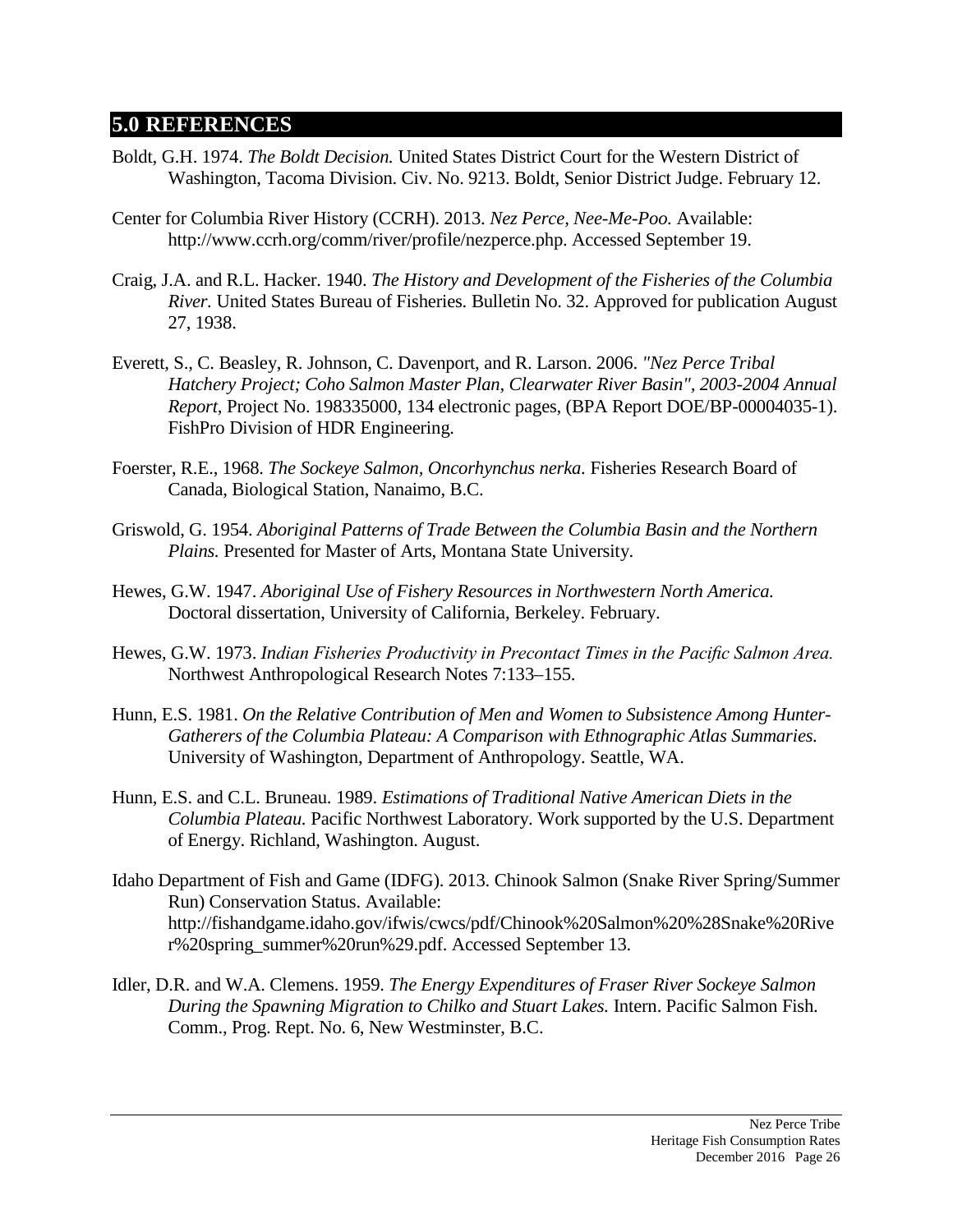- Kew, Michael. 1986. [Salmon Availability, Technology, and Cultural Adaptation in the Fraser](http://books.google.com/books?hl=en&lr=&id=aPIEjEZUEUQC&oi=fnd&pg=PA177&dq=Salmon+abundance+technology+and+Human+Populations++fraser+river+kew&ots=kYHNVecha3&sig=ePUDTtYip8DxCjJ7jiuACtkPS7k)  [River Watershed.](http://books.google.com/books?hl=en&lr=&id=aPIEjEZUEUQC&oi=fnd&pg=PA177&dq=Salmon+abundance+technology+and+Human+Populations++fraser+river+kew&ots=kYHNVecha3&sig=ePUDTtYip8DxCjJ7jiuACtkPS7k) In: *A Complex Culture of the British Columbia Plateau: Traditional Stl'Atl'Imx Resource Use. edited by Brian Hayden.* University of British Columbia Press (August 1992).
- Landeen, D. and A. Pinkham. 1999. *Salmon and His People: Fish and Fishing in Nez Perce Culture.*
- Marshall, A.G. 1977. *Nez Perce Social Groups: An Ecological Interpretation. Dissertation for Doctor of Philosophy.* Washington State University, Department of Anthropology. Copyright by Alan Gould Marshall and the Nez Perce Tribal Executive Committee.
- Matthews, G.M. and R.S. Waples. 1991. *Status Review for Snake River Spring and Summer Chinook Salmon*. NOOA Technical Memorandum NMFS F/NWC-200. National Oceanic and Atmospheric Administration, National Marine Fisheries Service. June.
- Meyer Resources, Inc. 1999. *Tribal Circumstances and Impacts from the Lower Snake River Project on the Nez Perce, Yakama, Umatilla, Warm Springs, and Shoshone Bannock Tribes.* Prepared for CRITFC, funded by USACE.
- Mullan, J.W., K.R. Williams, G. Rhodus, T.W. Hillman, and J.D. McIntyre. 1992. *Production and Habitat of Salmonids in Mid-Columbia River Tributary Streams.* U.S. Fish and Wildlife Service, Monograph I.
- Nez Perce Tribe (NPT). 2005. *White Sturgeon Management Plan in the Snake River Between Lower Granite and Hell's Canyon Dams.* Department of Fisheries Resource Management. Lapwai, ID. September.
- Schalk, R.F. 1986. *Estimating salmon and steelhead usage in the Columbia basin before 1850: the anthropological perspective.* Northwest Environmental Journal. Vol. 2 (2), p. 1-26.
- Scholz, A., K. O'Laughlin, D. Geist, D. Peone, J. Uehara, L. Fields, T. Kleist, l. Zozaya, T. Peone, and K. Teesatuskie. 1985. *Compilation of Information on Salmon and Steelhead Total Run Size, Catch and Hydropower Related Losses in the Upper Columbia River Basin, above Grand Coulee Dam.* Fisheries Technical Report No. 2. Upper Columbia United Tribes Fisheries Center, Eastern Washington University, Department of Biology. Cheney, Washington 99004. December.
- Swindell, E.G., Jr. 1942. *Report on Source, Nature, and Extent of the Fishing, Hunting, and Miscellaneous Related Rights of Certain Indian Tribes in Washington and Oregon Together with Affidavits Showing Location of a Number of Usual and Accustomed Fishing Grounds and Stations.* United States Department of the Interior, Office of Indian Affairs, Division of Forestry and Grazing. Los Angeles, California. July.
- Walker, D.E., Jr. 1967. "Mutual cross-utilization of economic resources in the plateau: an example from aboriginal Nez Perce fishing practices." In: Washington State University, Laboratory of Anthropology, Report of Investigations. No. 41, p. 1-70.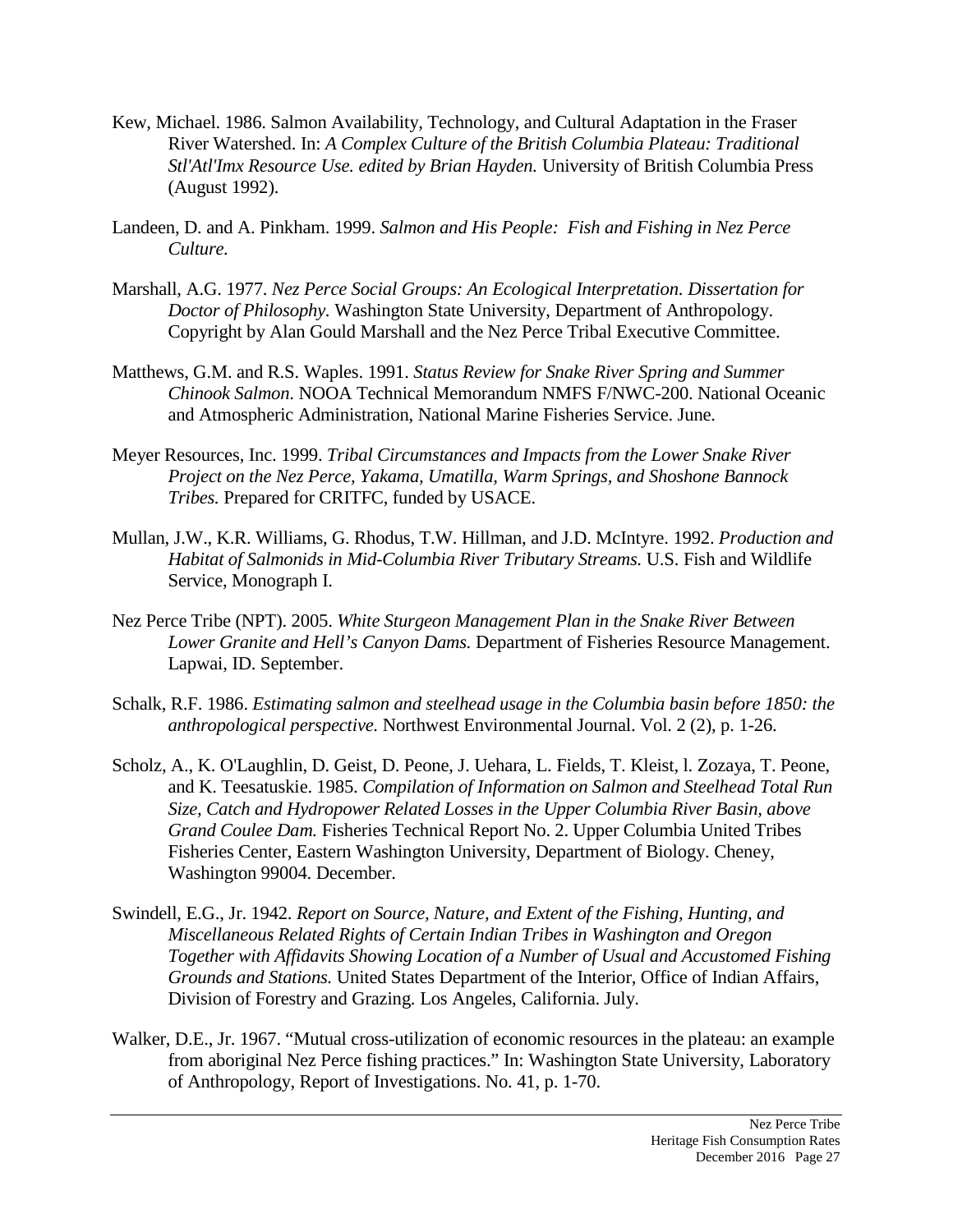## **6.0 TABLES**

#### **Notes/Footnotes for Tables:**

<sup>1</sup> Includes a migration calorie loss factor (based on Hunn, 1981, citing Idler and Clemens, 1959) to adjust estimates based on caloric intake.

 $2$  Waste loss may be accounted for either in direct observation (i.e. the author is citing consumption of fish that had been prepared for consumption, as was done by Craig and Hacker and Swindell) or by adjusting the amount of fish harvested by a waste loss factor loss factor (0.8, based on Hunn, 1981) to translate from amount consumed to amount harvested. For consumption rates derived using caloric analysis, waste loss is inherently accounted for, as calories consumed are converted into edible fish mass consumed.

Estimates based on ethno-graphic observation sometimes appear to be based on amounts actually consumed (e.g. Craig and Hacker; Swindell) and sometimes based on amounts harvested (e.g. Walker; Marshall). Those based on the amount harvested would include the inedible (waste loss) portion, and would likely overestimate consumption. They may also include harvest for other uses, although that is not specifically stated in most studies.

Different studies address "waste loss" differently. Most that use the "waste loss factor", like Schalk and Scholz, use the factor to translate from a consumption rate to a harvest rate, so they tend to inflate the consumption rate (by dividing by 0.8). Other studies (e.g. Hunn and Bruneau, 1989) use the same factor to translate from a harvest rate to a consumption rate (by multiplying by 0.8). So both studies "account" for waste loss, but they do so to opposite effect.

Here is an excerpt from Hunn and Bruneau:

*"Based on these educated guesses, I use 500 pounds per person per year as a reasonable traditional gross harvest rate for "River Yakima" and 400 pounds for the Nez Perce (cf. Walker 1973:56) and the Colville. Actual consumption is estimated at 80% for the edible fraction (thus 400 and 320 pounds respectively)."*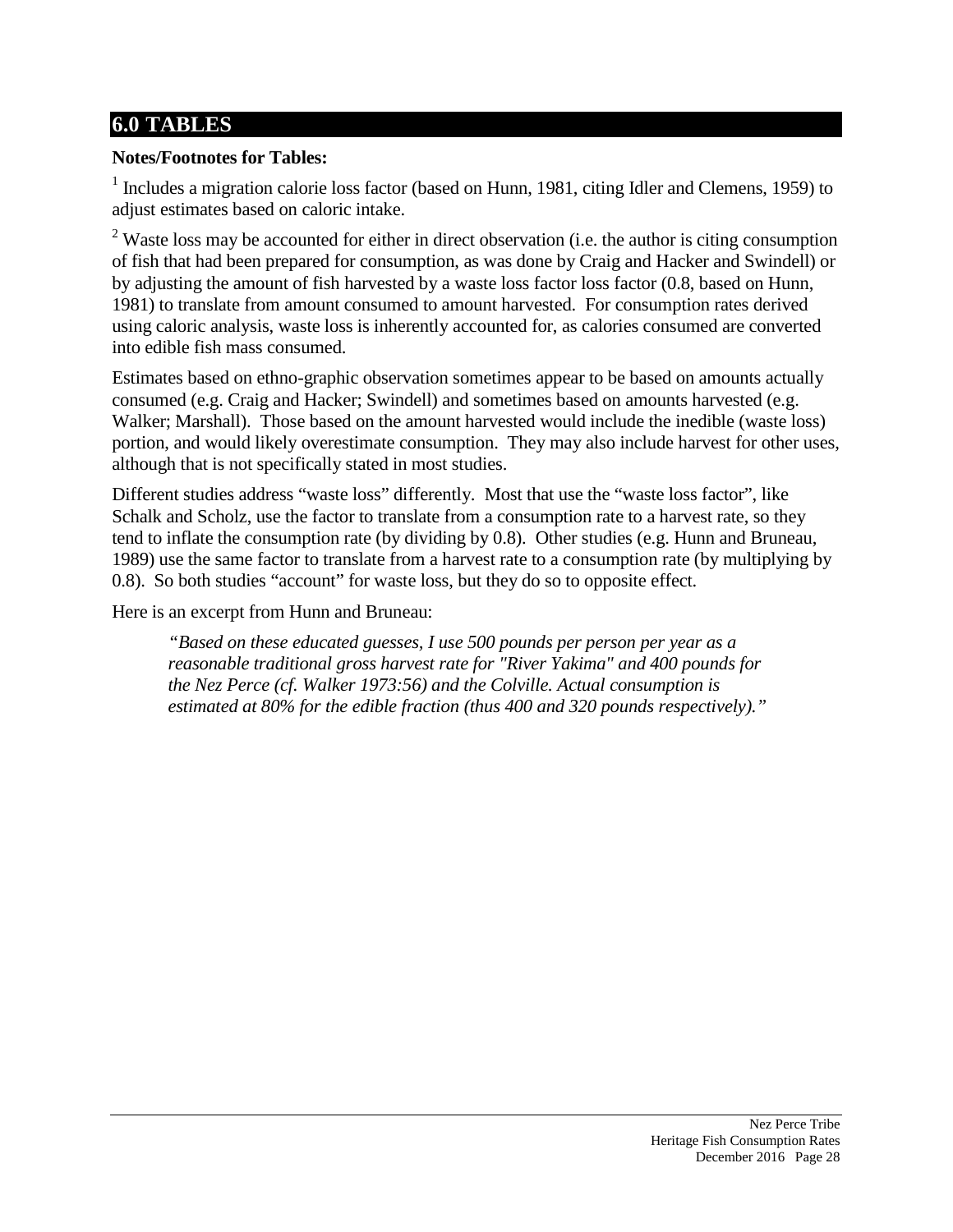## **Table 1: Average Heritage Fish Consumption Rates for the Columbia Basin Tribes**

| Reference<br>Methodology |                                                                    | <b>Species</b><br>Rate in<br>Evaluated<br>g/day |     | <b>Rate Derivation</b>                                                                                                                                                                                                                                                                                                             |                                    | <b>Includes</b><br>(Note: +/-/U indicates whether the way in<br>which a particular factor was addressed<br>causes an increase, decrease, or unknown<br>impact on the FCR) |                                                    |  |
|--------------------------|--------------------------------------------------------------------|-------------------------------------------------|-----|------------------------------------------------------------------------------------------------------------------------------------------------------------------------------------------------------------------------------------------------------------------------------------------------------------------------------------|------------------------------------|---------------------------------------------------------------------------------------------------------------------------------------------------------------------------|----------------------------------------------------|--|
|                          |                                                                    |                                                 |     |                                                                                                                                                                                                                                                                                                                                    | <b>Uses Besides</b><br>Consumption | Migratory<br><b>Caloric Loss</b><br>Factor <sup>1</sup>                                                                                                                   | Accounting<br>for inedible<br>portion <sup>2</sup> |  |
| Craig &<br>Hacker 1940   | Ethnographic<br>Observation                                        | Salmon,<br>sturgeon,<br>trout                   | 454 | Not presented                                                                                                                                                                                                                                                                                                                      | $No (+)$                           | $No(-)$                                                                                                                                                                   | Yes $(U)$                                          |  |
| Swindell 1942            | Ethnographic<br>Observation                                        | Salmon                                          | 401 | 1611 lb salmon/year $\div$ 5 people/family x 454 g salmon/lb salmon $\div$ 365 days/year                                                                                                                                                                                                                                           | $No (+)$                           | $No(-)$                                                                                                                                                                   | Yes $(U)$                                          |  |
| Hewes 1947               | Caloric Analysis                                                   | Salmon                                          | 454 | 2000 calories/day x 50% of diet as salmon x 1000 calories/lb salmon x lb salmon/454 g salmon                                                                                                                                                                                                                                       | Yes $(-)$                          | $No(-)$                                                                                                                                                                   | Yes $(U)$                                          |  |
| Griswold 1954            | Ethnographic<br>Observation                                        | Salmon                                          | 746 | 30 sacks salmon/year/family x 10 lb salmon/sack x family/5 people x 454 g salmon/lb salmon x year/365 days<br>Griswald cited 40 sacks of salmon per family were obtained with 30 retained for family use and 10 used for other<br>purposes.                                                                                        | $No (+)$                           | $No(-)$                                                                                                                                                                   | No(U)                                              |  |
| Walker 1967              | Evaluation of Craig &<br>Hacker 1940 and<br>Griswold 1954          | Salmon                                          | 725 | Average of 454 g/day (from Craig and Hacker, 1940) and 995 g/day (from Griswold 1954). The Griswold value<br>was based on families obtaining 40 bags of salmon, 30 for consumption and 10 for trade.<br>995 g/day = 40 sacks salmon/year/family x 100 lb salmon/sack x family/5 people x 454 g salmon/lb salmon x<br>year/365 days | Yes $(+)$                          | $No(-)$                                                                                                                                                                   | No(U)                                              |  |
| <b>Boldt 1974</b>        | Undocumented, (United<br>States v. Washington,<br>384 F. Supp. 312 | Salmon                                          | 622 | 500 lb salmon/person/year x 454 g salmon/lb salmon x year/365 days                                                                                                                                                                                                                                                                 | Unknown (U)                        | $No(-)$                                                                                                                                                                   | Unknown (U)                                        |  |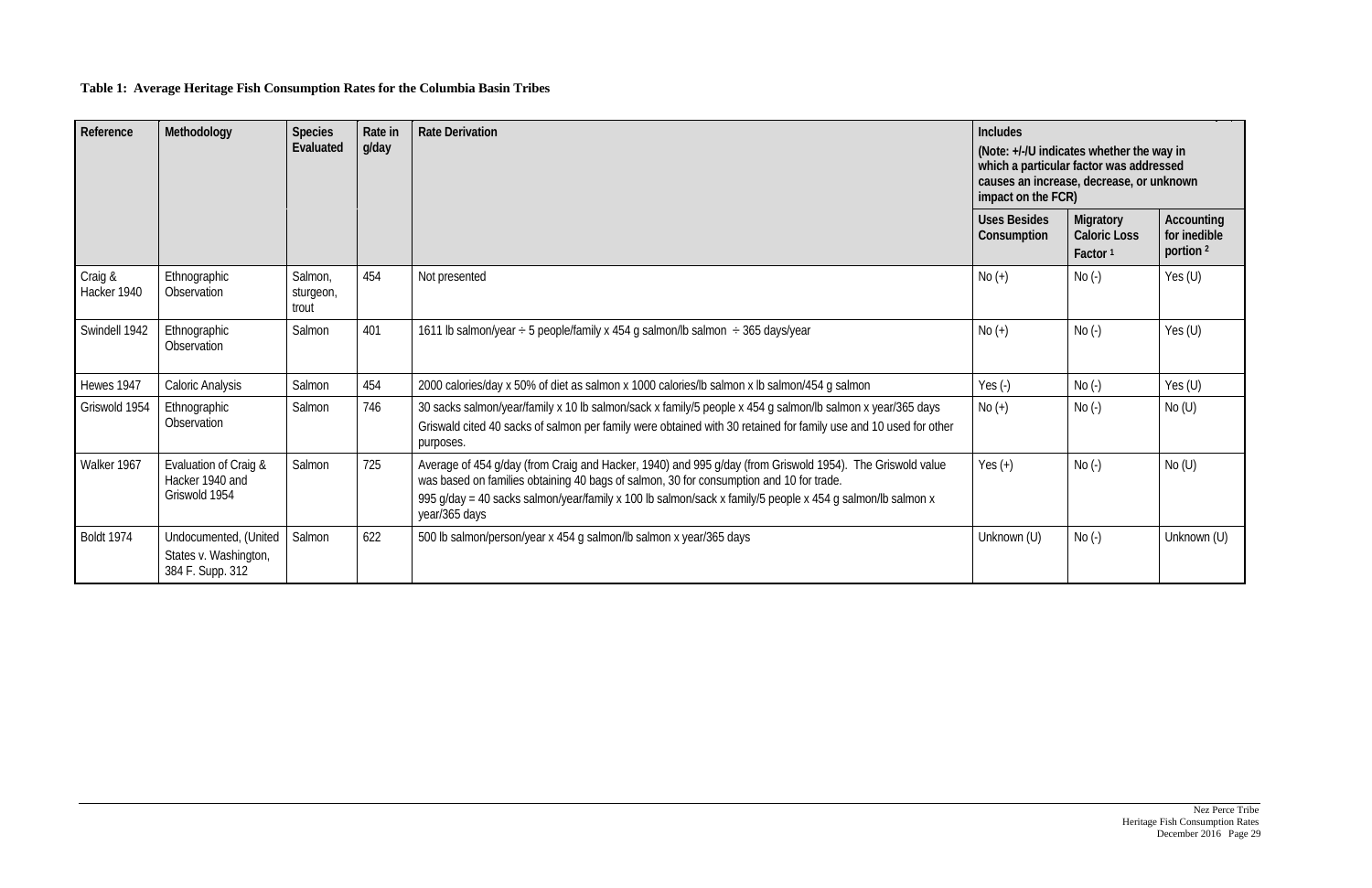## **Table 2. Average Heritage Fish Consumption Rates for the Nez Perce Tribe**

| Reference                | Methodology                                                                                               | <b>Species</b><br>Evaluated      | Rate in<br>g/day | <b>Rate Derivation</b>                                                                                                                                                                                                                                                                                                                                                                                                                                                         | <b>Includes</b><br>(Note: +/-/U indicates whether the way in<br>which a particular factor was addressed<br>causes an increase, decrease, or unknown<br>impact on the FCR) |                                                         |                                                           |  |
|--------------------------|-----------------------------------------------------------------------------------------------------------|----------------------------------|------------------|--------------------------------------------------------------------------------------------------------------------------------------------------------------------------------------------------------------------------------------------------------------------------------------------------------------------------------------------------------------------------------------------------------------------------------------------------------------------------------|---------------------------------------------------------------------------------------------------------------------------------------------------------------------------|---------------------------------------------------------|-----------------------------------------------------------|--|
|                          |                                                                                                           |                                  |                  |                                                                                                                                                                                                                                                                                                                                                                                                                                                                                | <b>Uses Besides</b><br>Consumption                                                                                                                                        | Migratory<br><b>Caloric Loss</b><br>Factor <sup>1</sup> | <b>Accounting</b><br>for inedible<br>portion <sup>2</sup> |  |
| Walker 1967              | Ethnographic<br>observation citing<br>Spalding 1936                                                       | Salmon                           | 373a<br>466b     | 300 fish/peak day/fishing site x 10 peak days/year x 10 lb tissue/fish x 50 fishing sites ÷ 5000 total population<br>(from Spalding 1936)<br>a: assumes population of 5000<br>b: assumes population of 4000 (Hewes 1947)                                                                                                                                                                                                                                                       | Unknown (U)                                                                                                                                                               | $No (-)$                                                | Unknown (U)                                               |  |
| Hewes 1973               | Caloric<br>Analysis/Ethnographic<br>Observation                                                           | Salmon                           | 373              |                                                                                                                                                                                                                                                                                                                                                                                                                                                                                | $No (+)$                                                                                                                                                                  | $No(-)$                                                 | No(U)                                                     |  |
| Marshall 1977            | Ethnographic<br>Observation citing<br>Walker                                                              | Salmon                           | 701              | 300 fish/peak day/fishing site x 10 peak days/year x 10 lb salmon/fish x 94 fishing sites x 454 g salmon/lb<br>salmon $\div$ 5000 total population<br>Note: fishing sites increased from 50 to 94 based on Schwede 1966                                                                                                                                                                                                                                                        | Unknown (U)                                                                                                                                                               | $No (-)$                                                | No(U)                                                     |  |
| Walker 1985              | Ethnographic<br>Observation,<br>unpublished by cited by<br>Scholz 1985                                    | Salmon &<br>Resident             | 1,244            | Methodology not presented                                                                                                                                                                                                                                                                                                                                                                                                                                                      | Unknown (U)                                                                                                                                                               | Unknown (U)                                             | Unknown (U)                                               |  |
| Schalk 1986              | Ethnographic<br>Observation citing<br>Hewes 1947 and 1973                                                 | Salmon                           | 804              | 300 lb salmon/year/person x 454 g salmon/lb salmon x year/365 days ÷ 0.58 caloric loss factor ÷ 0.8 edible<br>fraction.<br>Modified consumption rates of Hewes 1947 and 1973. Hewes (1973) assumed a consumption rate of 300<br>Ib/year. Assumed that caloric content of fish was reduced during migration. For the Nez Perce, there was a<br>58% reduction in caloric value. Further, not all parts of the salmon are edible. Schalk assumed 80% of the fish<br>was consumed. | Unknown (U)                                                                                                                                                               | Yes $(+)$                                               | Yes $(+)$                                                 |  |
| Hunn and<br>Bruneau 1989 | Ethnographic<br>Observation, derived<br>from: Craig and Hacker<br>1950; Hewes 1947 &<br>1973; Walker 1967 | Salmon,<br>Steelhead,<br>Lamprey | 398              | 400 lb salmon/year/person x 454 g salmon/pound of salmon x year/365 days x 0.8 edible fraction<br>Based on review of references cited in the methodology column, Hunn and Bruneau estimated the annual<br>salmon harvest per person at 400 lb/year                                                                                                                                                                                                                             | Unknown (U)                                                                                                                                                               | $No(-)$                                                 | Yes $(-)$                                                 |  |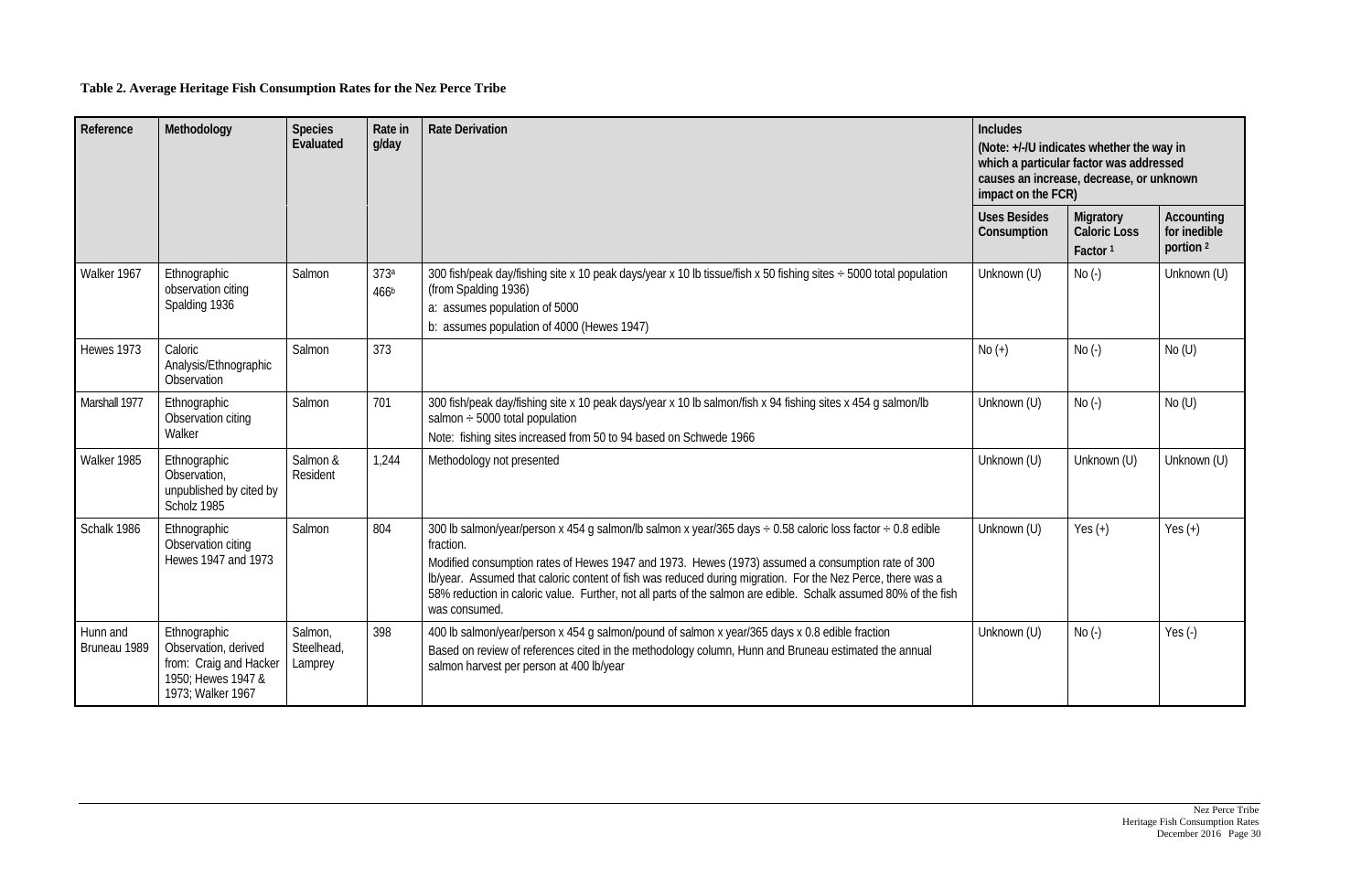|  |  |  |  | Table 3. Spawning Migration and Calorie Loss (Fraser River) |  |
|--|--|--|--|-------------------------------------------------------------|--|
|--|--|--|--|-------------------------------------------------------------|--|

| <b>Fraser River Location</b>                    | Total Calories <sup>1</sup><br>(kCal) | Total Weight <sup>1</sup><br>(grams) | <b>Caloric Density</b><br>(calories/ gram) |
|-------------------------------------------------|---------------------------------------|--------------------------------------|--------------------------------------------|
| At River Mouth                                  | 5,173                                 | 2,585                                | 2.00                                       |
| At Spawning Grounds                             | 2,248                                 | 2,363                                | 0.95                                       |
| After Spawning and Death                        | 1,334                                 | 1.917                                | 0.70                                       |
| <b>Percent Loss at Spawning Grounds</b>         | 57%                                   | 9%                                   | 52%                                        |
| Percent Loss After Spawning and<br><b>Death</b> | 74%                                   | <b>26%</b>                           | 65%                                        |

#### **Notes for table 3:**

All values are based on Idler and Clemens, 1959.

<sup>1</sup>Based on average of male and female values.